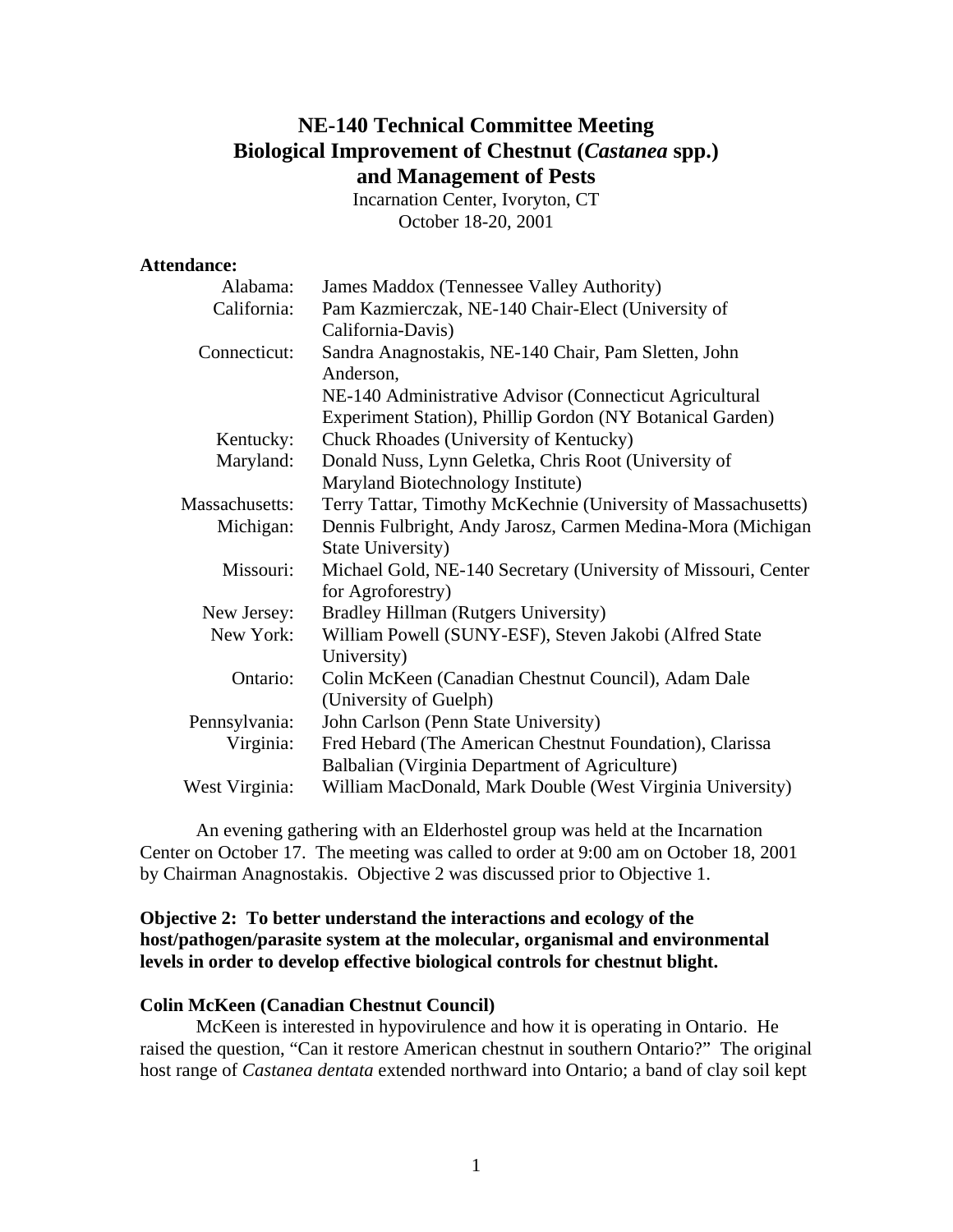chestnut from expanding north and east. This clay soil relegated chestnut to an area in Ontario just north of Lake Erie.

 McKeen has found eight chestnut sites in Ontario and all sites contain dsRNA with the exception of the Arner site. He knew of the Arner tree as far back as 1966; it was 13" dbh at that point. He was in Ottawa for many years and did not return to the Arner site until 1983 when he noticed the Arner tree had many infections. He guessed that the tree first became infected around 1975. Despite infections, this tree continued to grow and he isolated from cankers on this tree. Although the isolates from this tree did not contain dsRNA, he inoculated other trees with the Arner isolate. He showed slides of moderate canker control after inoculation with the Arner isolate.

 A slide of the largest American chestnut in Ontario was shown to the group. Unfortunately, this tree died in 2000, possibly from ink disease (*Phytophthora infestans*).

 McKeen reported that Greg Boyland (University of Guelph) found several cankers from southern Ontario that contain the same type of hypovirulence GH2 (MI), but he was not able to use these isolates to convert virulent types. Boyland convinced McKeen to get into a breeding program and they interested Adam Dale to enter into the program as he is a small-fruits breeder at the University of Guelph. (Dale's report is listed in these minutes).

 The status of hypovirulence in Ontario is such that it does not prolong the life of chestnut trees. He believes that hypovirulence has the capability for success, but the right hv strain must be used at the appropriate time and often enough for control to be realized.

#### **Dennis Fulbright, Michigan State University**

 *Genetic elements in the mitochondria of C. parasitica strains.* Work has focused on mitochondrial hypovirulence involving mutations of the mictochondrial DNA (mtDNA), because it is seen frequently. It's role, however, is still uncertain. There is no dsRNA and the hypovirulent phenotype is maternally inherited. Strains have been categorized based on the following:

- Reduced sporulation with hyphal growth and abnormal colony morphology
- Attenuated virulence
- Alterations on mitochondrial DNA
- Induced alternative oxidase activity
- Cytoplasmically transmissible elements
- Some elements are maternally inherited

These mitochondrial mutations include deletions or insertions (InC9) or the presence of mitochondrial genetic elements such as plasmids (pCRY1).

| •C. parasitica mutants | <b>Characteristics</b><br>alternative oxidase pathway<br>cytochrome deficiencies<br>abnormal mtDNA | <b>Effects</b><br>reduced growth<br>abnormal growth<br>reduced conidia |
|------------------------|----------------------------------------------------------------------------------------------------|------------------------------------------------------------------------|
| $\cdot$ Insert InC9    | 973 base pair sequence<br>within s-r DNA gene<br>incompatible strains                              | reduced sporulation<br>enhanced senescence                             |

#### **Mitochondrial DNA**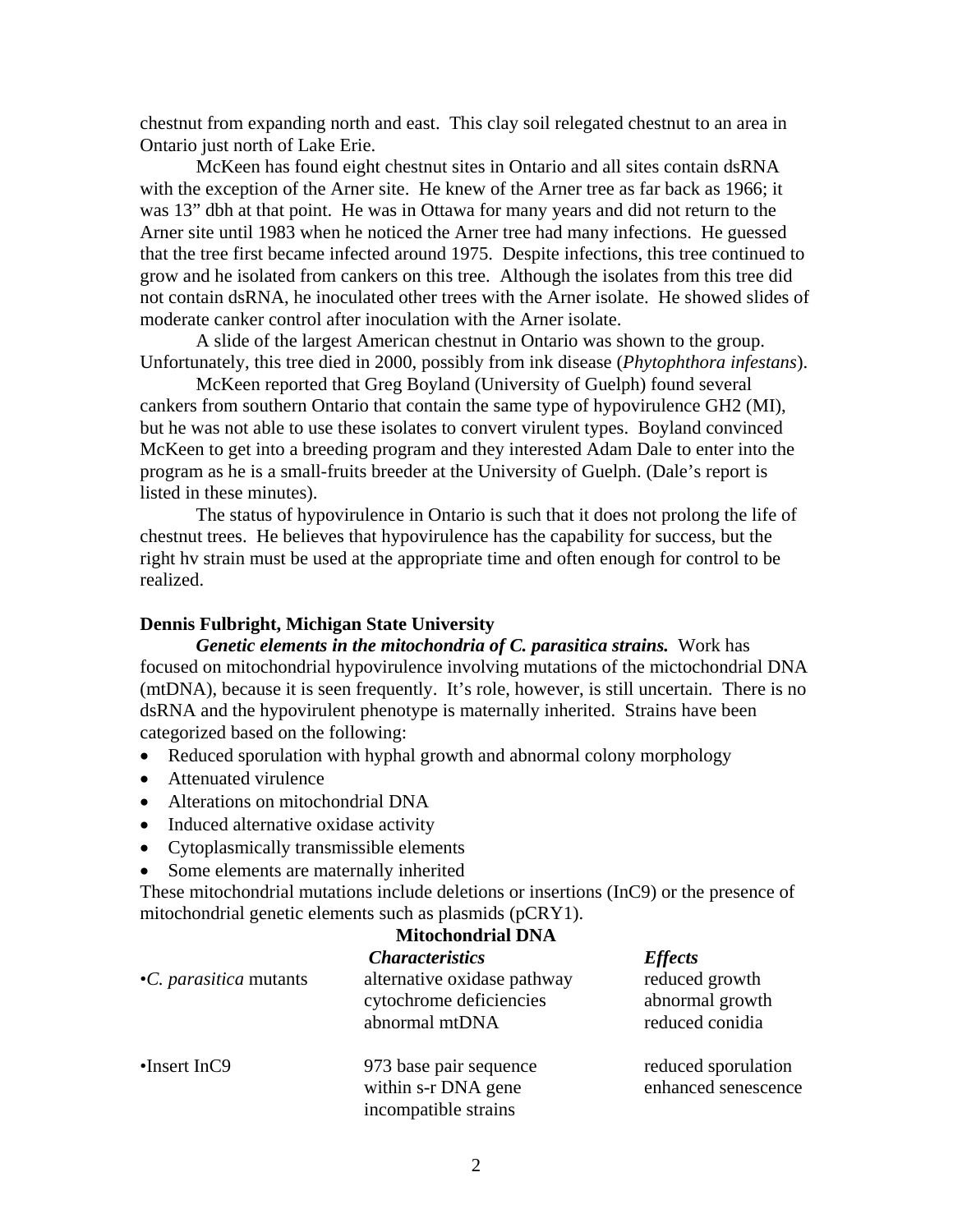| •plasmid pCRY1 |  |
|----------------|--|
|----------------|--|

4234 base pair attenuated virulence within microchondria incompatible strains

Fulbright looked at McKeen's Arner isolate and found nothing abnormal with the mito.

*Bark pathogenicity tests*. Cultures can be severely debilitated by the insert, InC9 and by the plasmid, pCRY1. The plasmid is specific to strains in which it resides, as some isolates with pCRY1 produce large cankers; others produce small cankers.

#### **Carmen Medina-Mora, Michigan State University**

She has three objectives as part of her Ph.D. program:

- To characterize *C. parasitica* strains based on the presence of mitochondrial elements, InC9 and/or pCRY1;
- To determine if InC9- and/or pCRY1-containing strains are dispersed on diseased chestnut trees in Michigan, Connecticut and Wisconsin; and,
- To compare DNA sequence of InC9 insert from selected strains from Michigan, Connecticut and Wisconsin.

In 1978, all cankers observed at the Lockwood Farm in Connecticut were treated with a fungal suspension of eight dsRNA-containing strains from Italy, France and Michigan. In 1996, 46 strains of *C. parasitica* were isolated from four cankers in this plantation. In 2001, 68 cankers were collected from 17 non-lethal appearing cankers and another 26 from lethal-appearing cankers at the Meshomasic Forest in CT. In 2000, 35 isolates were collected from the Rockford, MI stand, the original source of the Michigan strains used as treatment strains at the Lockwood planting in 1978. Strains from West Salem, WI were also used in this study. The number of strains examined can be found in the table below.

*Mitochondrial insert, InC9.* She used PCR primers, within and outside the exon of the small rRNA. If the insert was present, there should be an increase by  $\sim$ 1000 bp on the PCR fragment. She wanted to compare the insert in various strains using PCR amplification and sequencing. She showed a partial nucleotide sequence of the InC9 element. From the isolates examined so far, InC9 is present in every population with the exception of Meshomasic Forest. She has examined several strains from each of the above-listed sites and found that all strains are identical within a site, except Lockwood. One of her objectives is to see how identical InC9-containing strains are from various locations.

 InC9 looks like an intron, but it does not have characteristics of transposable elements. The insert is transferred from one strain to another via anastomosis and some of the flanking regions of the insert are transferred as well.

*Mitochondrial plasmid, pCRY1.* The mitochondrial plasmid, pCRY1, was present in isolates from the 1996 and 2001 isolates from Lockwood Farm and from the Meshomasic Forest, but not from Rockford and West Salem.

The following table summarizes her detection of the insert and plasmid, to date.

| Location      | # Isolates | # Processed | $\%$ InC9 | %pCRY1 |
|---------------|------------|-------------|-----------|--------|
| Lockwood 1996 |            |             | 25%       | $1\%$  |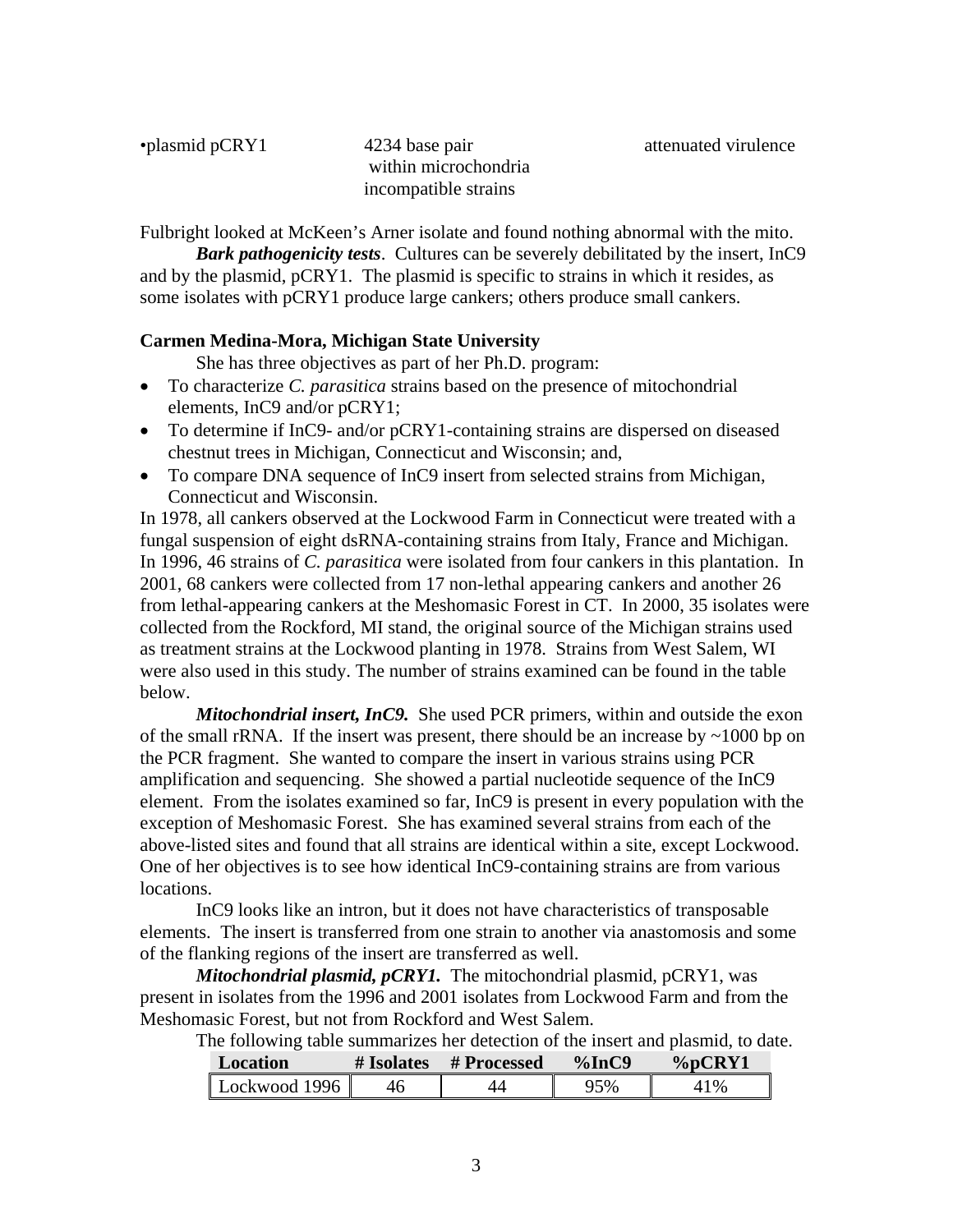| Lockwood 2001     |  | 81% | 60% |
|-------------------|--|-----|-----|
| Meshomasic        |  | 0%  | 7%  |
| Rockford          |  | 74% | 9%  |
| <b>West Salem</b> |  | 38% | 9%  |

Conclusions:

- The incidence of InC9 and pCRY1 on Lockwood, CT is high (81-95% and 60-41%, respectively).
- InC9 could have originated from Rockford, MI where InC9 incidence is high (74%).
- Incidence of InC9 on West Salem, WI is less than 50%.
- Origin of pCRY1 at Lockwood is still unknown.
- pCRY1 is absent at two locations, Rockford and West Salem.

She hopes to put InC9 elements from Bockenhauer (WI) and Rockford (MI) into other strains. InC9



#### **Terry Tattar, University of Massachusetts**

*Antagonistic microorganisms against C. parasitica.* Tattar was initially interested in *Trichoderma* sp. that live on chestnut bark. There was some difficulty in trying to prove *Trichoderma* is antagonistic to *C. parasitica* since it is found so often. Their research goal is to determine the presence of highly antagonistic strains of *Trichoderma* on the bark of American chestnut trees and assess their biocontrol potential. The DNA of various *Trichoderma* sp. are being examined currently. Segments of DNA from *Trichoderma atroviridae* and other *Trichoderma* species from *in vitro* cultures have been identified using existing fungal DNA libraries.

*Bacillus megaterium*. An orchard plot of 80-90 trees (from Bear Creek Nursery), planted 8-9 years ago, is being maintained on a 0.25 hectare plot in South Deerfield, MA. The trees were planted on 8-foot centers and the goal is to keep them alive to test the effectiveness of *B. megaterium*. One *B. megaterium* spray, consisting of 3 antagonistic isolates, was sprayed on the trees in July 2001. The bacterium has been shown to survive.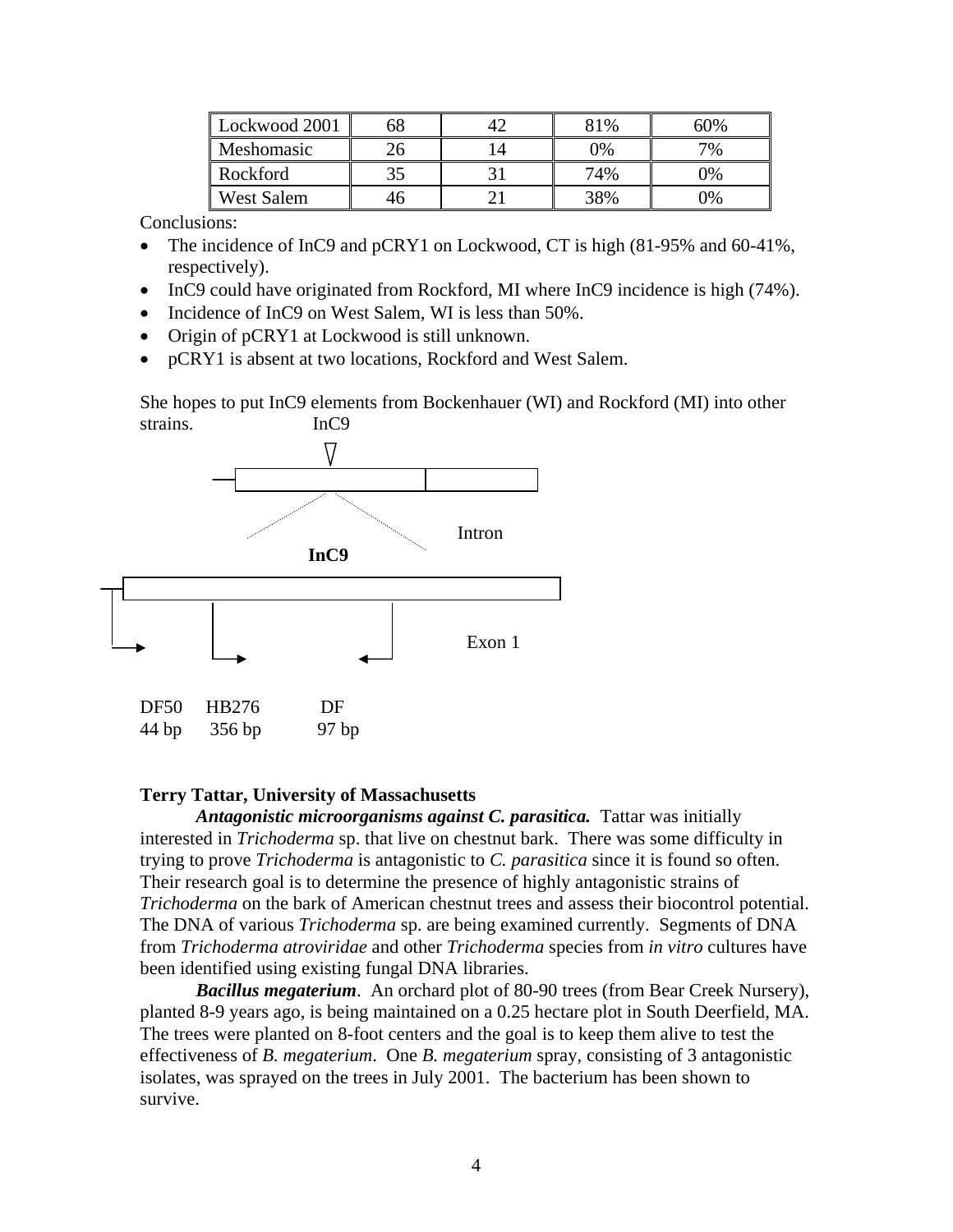There are two apple orchardists who are interested in chestnut. Tattar has supplied the orchardists with several hundred American chestnut from Wexford County (MI). These trees do get conventional chestnut blight cankers and the trees are kept alive with mudpacks. Many of the infections occur at the soil line. One strategy is to "hill up" soil over the basal cankers. Cankers higher up on the stem are controlled with a slurry of soil and endospores of *B. megaterium.* The slurry is applied with a masonary brush. The trees are sprayed prophylactically with *B. megaterium* and the slurry is applied to any cankers that form. The success rate is not 100% but many of the trees are still surviving.

#### **Bradley Hillman (Rutgers University)**

Hillman explained the genetic elements of *C. parasitica* as follows:



• *Cryphonectria nitschkei* 

|             | <b>Virulent</b> | <b>CHV1</b>              |        | CHV <sub>2</sub> | CHV3                     |         |                 | CHV4 |                 |     | Reoviridae |
|-------------|-----------------|--------------------------|--------|------------------|--------------------------|---------|-----------------|------|-----------------|-----|------------|
| Character   | Ep 155          | En<br>713                | Euro 7 | <b>NB58</b>      | GH2                      | D2      | SR <sub>2</sub> | HM3  | SH <sub>4</sub> | C18 | 9B21       |
| Virulence l | $^{++}$         | ۰                        |        | ۰                | $\overline{\phantom{a}}$ | $^{++}$ | $^{++}$         |      |                 | -   | -          |
| Pigment     | $^{++}$         | $\overline{\phantom{0}}$ |        |                  |                          | $++$    |                 |      |                 |     |            |
| Conidia     | $^{++}$         | $\overline{\phantom{a}}$ |        |                  |                          | $+ +$   |                 |      |                 |     |            |

There can be additional RNA complexity with a particular hypovirus. RNA1 (9.8 kb)

RNA 2 (3.6 kb)

RNA3 (1.9 kb)  $\operatorname{Accessory}$  RNAs that may be present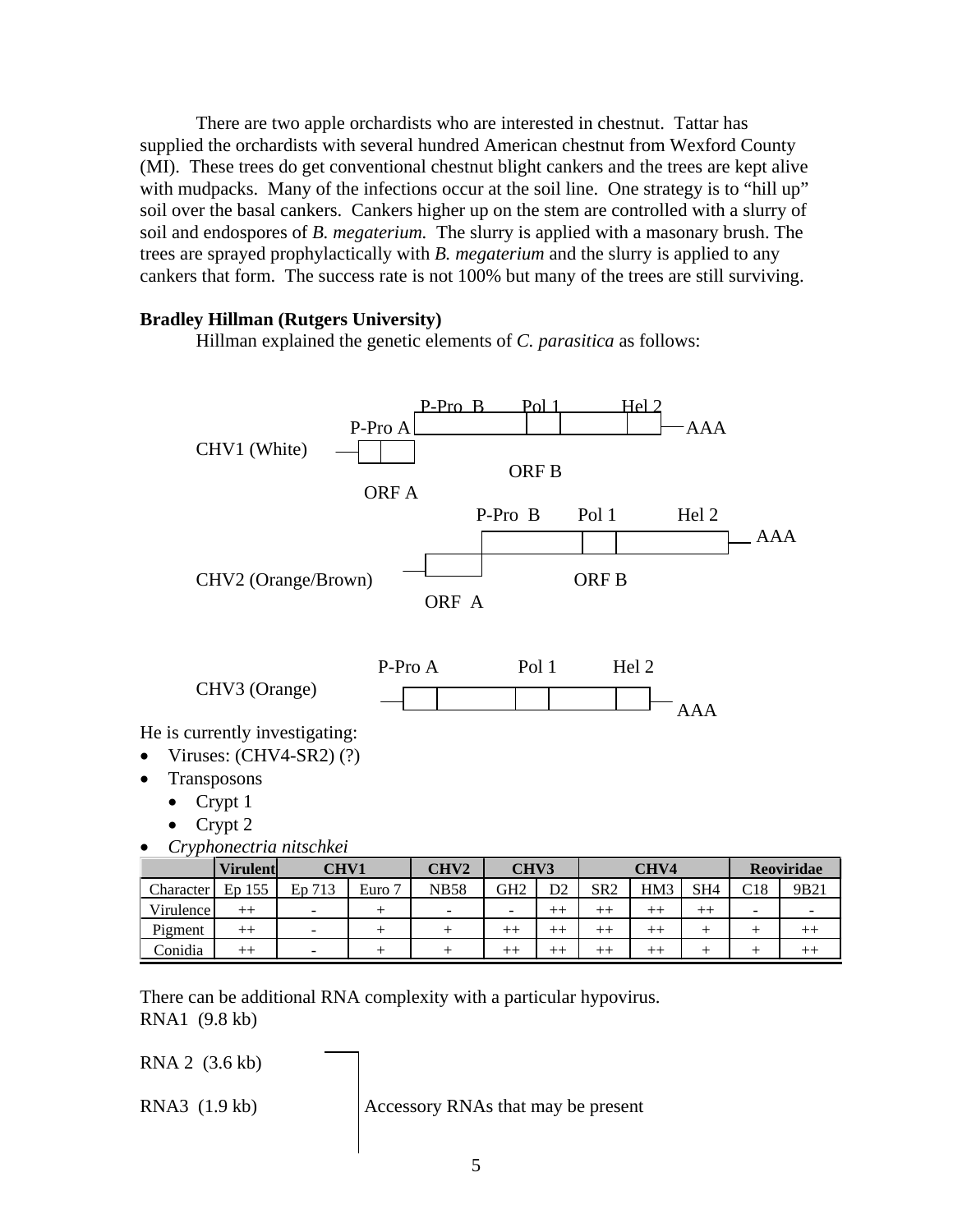or absent in a virus strain.

RNA 4 (0.9 kb)

## **dsRNA for strain SR2 (Savage River, MD)**

- SR2 is very close in virulence to wild type strains.
- No cross-hybridization between SR2 and CHV1, CHV2 or CHV3 dsRNAs.
- Most closely related to CHV3-GH2 dsRNA.
- Less dsRNA associated with SR2 and similar viruses than from other hypoviruses examined.
- May be most common *Cryphonectria* virus species in North America.

Working with SR2 is difficult as there is not definitive phenotype, plus much more mycelium is needed as the titer is low. This type of hypovirus has been found all over North America, so it is very fit. Differences in hypoviruses and a phylogenetic tree are listed below:



\*BaYMV (barley yellow mosaic virus) is the most closely related virus to the Hypoviridae.

There is very little homology of the first portion of the SR2 dsRNA from the 5' end on. It looks like the non-translated region and may be very short (200 bp or less).

## *Crypt1, a Class II transposon of the hAT (Ac-like) family.*

- Identified as moderately repetitive probe by Milgroom in the early 1990s.
- 8-20 copies in most *C. parasitica* isolates.
- Active, but at low levels.
- Some defective copy found, ?

There is a large population of *C. parasitica* isolates from southern China that has only a single copy of the Crypt1 transposon. Isolates from northern China and Japan have 7-8 copies. The first transposon they identified is also Barbara McClintock's element. Crypt1 is interrupted by Crypt2. There are differences in the size of direct repeats. Crypt2 is a smaller element. Hillman thought this can be used as a historical marker, but it turns out not to be as useful as he had hoped.

## *Crypt2, a Class III transposon of the fot1 family.*

- More copies than Crypt1, in most *C. parasitica* isolates.
- Defective copies may be more prevalent than Crypt1.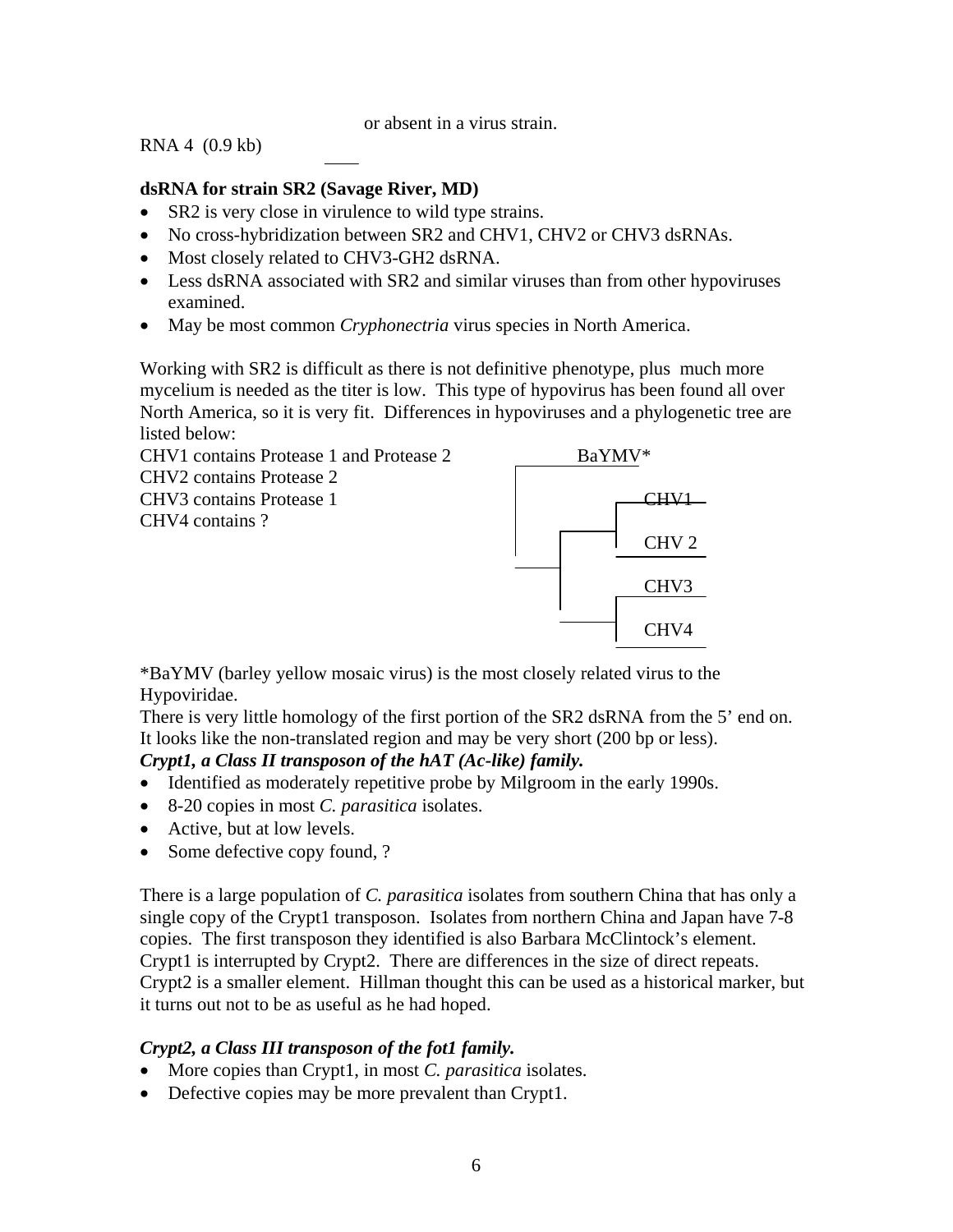- Activity is unknown.
- Identified in many *C. nitschkei* isolates.
- Many copies in all *C. parasitica* isolates examined, worldwide.
- No copy found in *C. radicalis*.
- Fewer copies in the *C. nitschkei* isolates examined.

## *Cryphonectria nitschkei, a species found in the same habitat as C. parasitica.*

- Grows on, but does not cause disease on chestnut.
- Contains some of the same genetic elements as *C. parasitica*.
- More distantly related to *C. parasitica* than is *C. radicalis*; similar to *C. cubensis* in distance.
- System set up to examine conditions for Crypt1 transposon in *C. parasitica.*
- Is easily identified by its ITS region.

| <b>Cryphonectria Characteristics</b> |            |            |            |             |                  |           |  |
|--------------------------------------|------------|------------|------------|-------------|------------------|-----------|--|
|                                      | Ep 713     | 9505 (CN)  | JA (JA75)  | (VB1)<br>JA | <b>JA</b> (CD28) | JA (YM2)  |  |
| Crypt1                               | $^{++}$    |            |            |             |                  |           |  |
| Crypt1/2                             |            |            |            |             |                  |           |  |
| Crypt2                               | $^{++}$    | $^{++}$    | $^{++}$    |             |                  |           |  |
| Virus                                | CHV1       | CHV21      | Yes        | None        | CHV1             | None      |  |
| <b>ITS</b>                           | parasitica | parasitica | parasitica | nitschkei   | nitschkei        | nitschkei |  |
| C.p. Mat $1/2$                       |            |            |            |             |                  |           |  |

Summary:

An approximate 7kb of sequence of dsRNA from *C. parasitica* strain SR2 shows that it is most likely associated with CHV3-GH2.

## **William Powell (SUNY-ESF)**

 Powell has been working on genetically engineering chestnut for 12 years. Two labs are working on this project at SUNY-ESF: Powell's lab is working on resistance transgene design and testing, while the tissue culture work is done in the lab of Chuck Maynard.

What genes are on-hand to put into the tree?

- ESF synthetic antimicrobial peptide designs
	- ESF 12 and ESF 9 (magainin-like peptides)
	- ACAMP1.2 (analog of Amaranth seed coat AMP)
- Chitinases
	- *Trichoderma*
	- Poplar
- Wheat oxalate oxidase gene
- American and Chinese chestnut cystatin
- NIa proteinase from TEV (tobacco etch virus)
- Transcription factors (genes that control other genes)

Poplar as a model:

- It is easy to transform.
- 7-9 months to go from leaf to whole plant.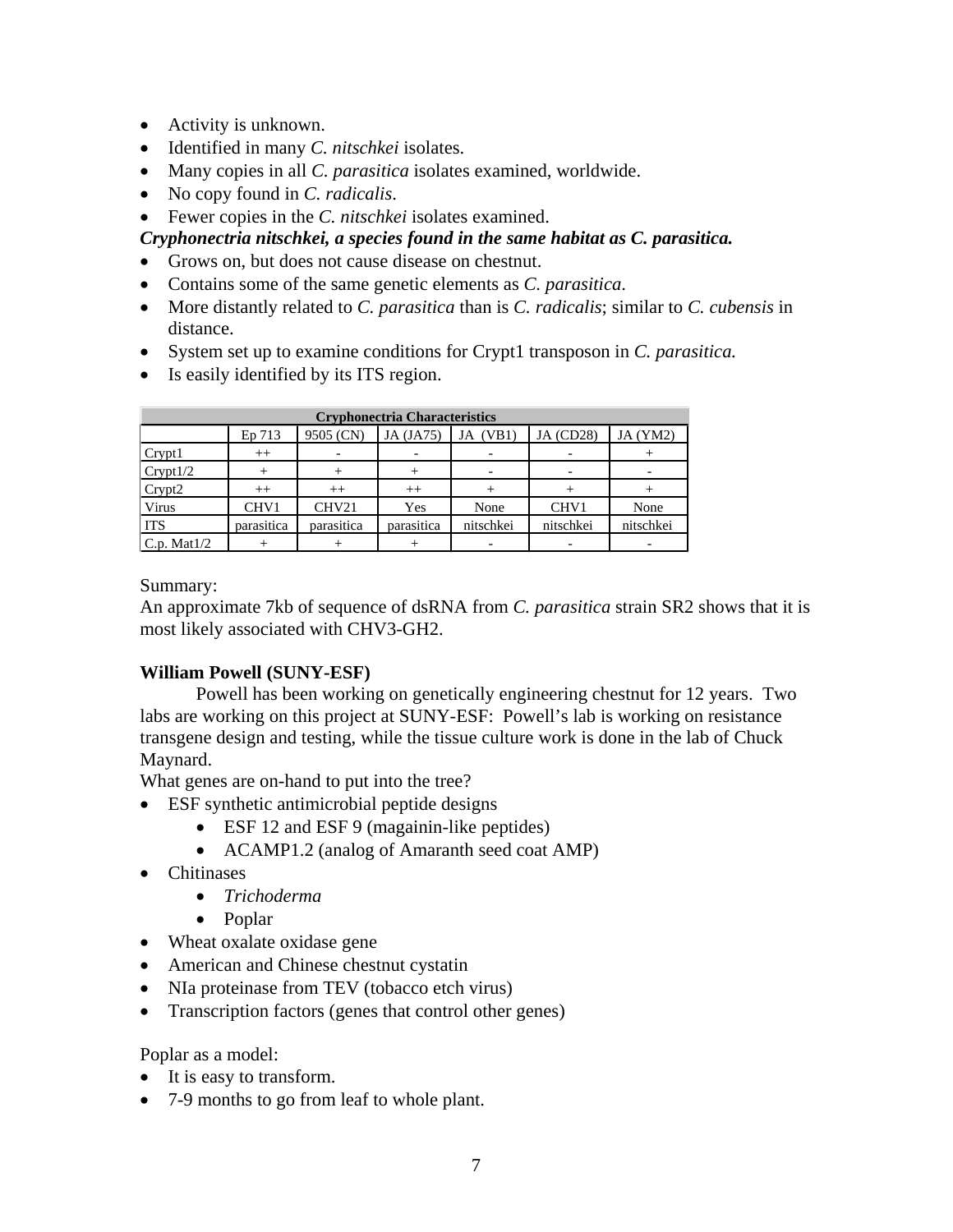- It has a nice stem canker (*Septoria musiva*).
- Nice leaf disk assay already developed for Poplar and *Septoria.*

One of the first genes they inserted was wheat oxalate oxidase gene. They asked the question, "Will wheat oxalate oxidase actually enhance resistance?" The associated



graph shows the results that they do obtain enhanced resistance.

**Poplar Field Trial.** A field trial was first planted in Spring, 2000. The trees are growing well and 23/24 have maintained expression of the gene. Results from other gene constructs are shown in the following graph.

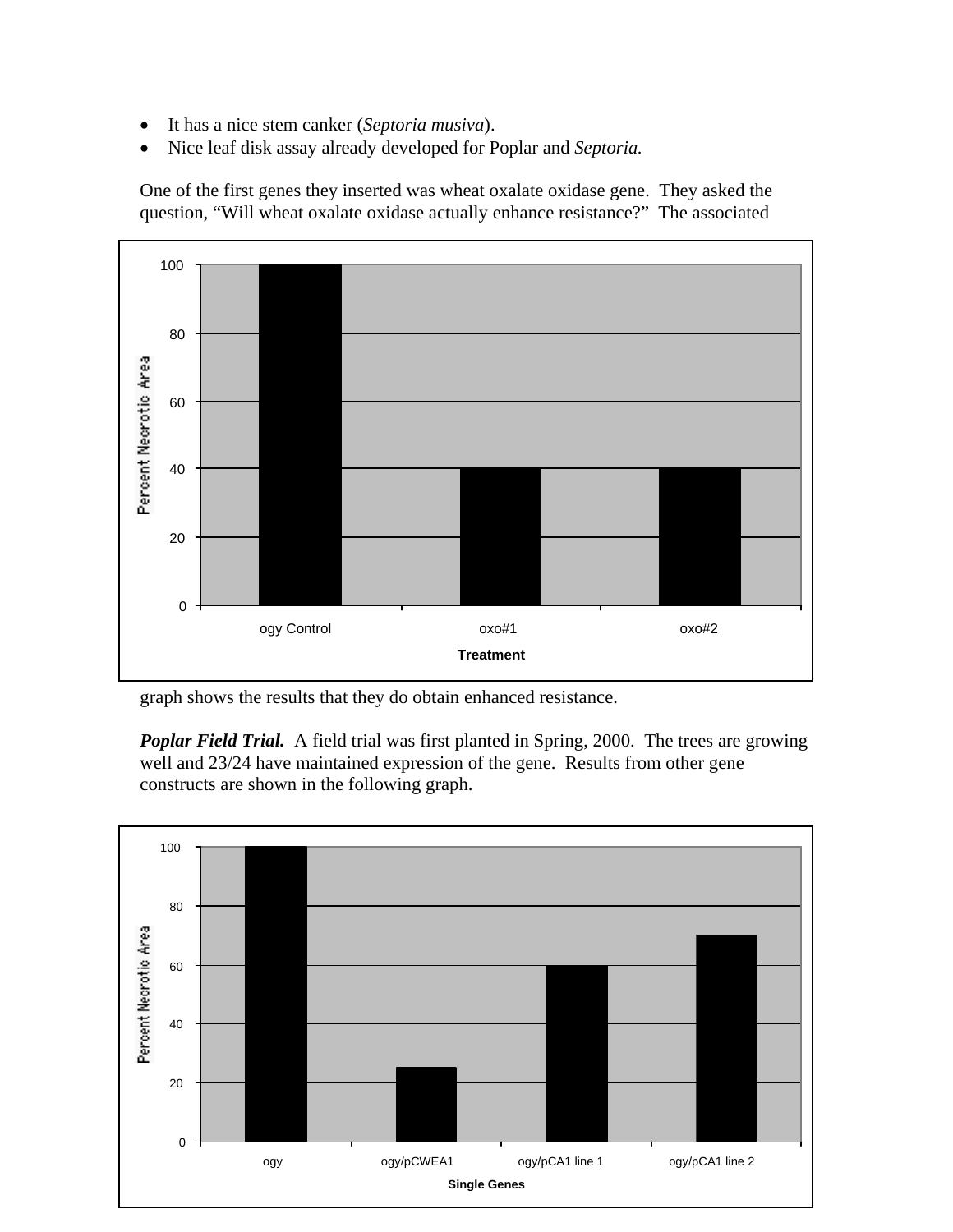Powell's group is also looking at single promoters to drive several genes. They have a construct with chitinase, upstream of NIa which is upstream of oxox. This is being transformed into *Arabidopsis*. To date, there is confirmed presence of NTP2, chitinase and proteinase.

*American Chestnut Stem ESTs (expression sequence tags).* They are looking at ESTs in stem tissue. Fifty-five ESTs have been sequenced and submitted to GenBank. Several full-length clones have been examined; they plan to examine one in more detail. They are conducting RT-PCR of cystatin gene; this gene is expressed in many tissues such as stem, canker and margin. They are continuing EST work to go after promoters. The promoters they have on hand are:

- CaMV35S
- $\bullet$  Win 3.19
- Three stem-predominant promoters (one stem promoter is mostly expressed in vascular system)

A promoter has been added to ESF39A



## *American chestnut tissue culture.*

- They have developed a micropropogation system.
- Two vigorous somatic embryo cell lines have been established.
- An acclimatization system has been developed.

Somatic embryo cultures are maintained for four years but they have to be transferred every two weeks or they die. From shoots to roots to plantlet to field plant-less than 1% regenerate to a whole plant. They found that tissue culture plantlets do not grow as fast as a seedling from a nut. The root systems are different; the seedling root system is much more fibrous. The next step is to optimize soil mix, fertilization and growth conditions. Transformation is being added to the protocol, but this adds many complications. They have two transgenic shoots but they both died during the multiplication process.

## *Alternative Transformation Methods.*

- Pollen transformation via electroporation
- Hypocotyl, epicotyl and zygotic embryo transformation; this is *Agrobacterium*mediated
- Shoot meristem transformation

## **Fred Hebard, The American Chestnut Foundation**

He presented a brief summary: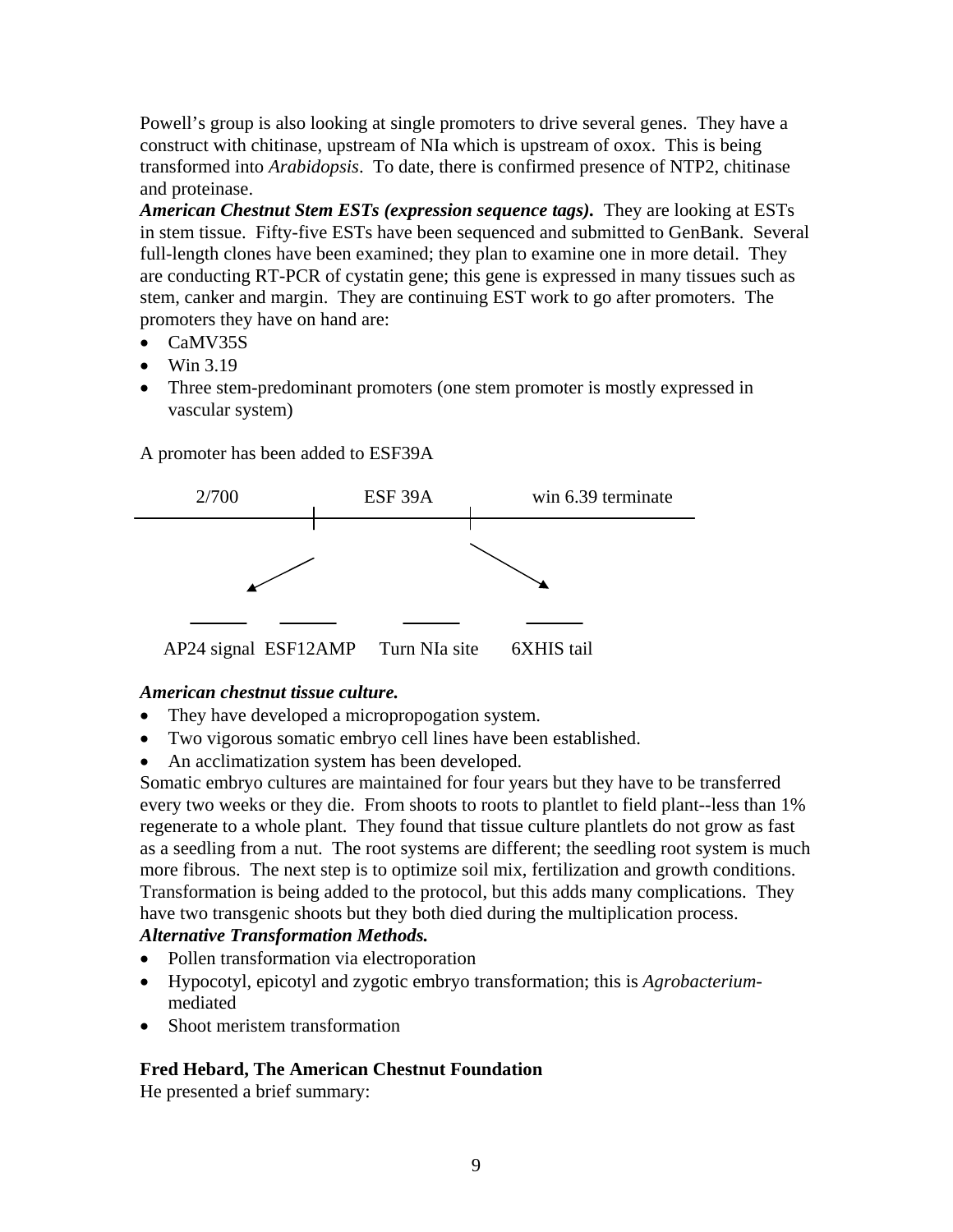- AFLP mapping is completed. It did not help resolve the problems with the original map. The AFLP work was done by Catherine Clark from North Carolina.
- TACF has a grant program. Steve Rogstad at the University of Cincinnati works with mini satellites (DNTR) and has developed a new method of extracting DNA using polygalacturonase. This data should be published soon.

## *Assorted chestnut diseases.*

- Leaf blight. This was noticed on trees lower than 3000' elevation. Stunted leaves are due to necrosis; it seriously impacts flowering. The causal fungus has not been isolated.
- Crown thinning associated with stem canker, *Pseudovalsa*. Anaganostakis believe it is *Cryptodiaporthe castaneae*. Stem inoculations provided the following data:

| <b>Type of Chestnut Tree</b> Uncankered Cankered |     |  |
|--------------------------------------------------|-----|--|
| American                                         |     |  |
| Chinese                                          | 114 |  |
| <b>Chinese X American</b>                        |     |  |

- Naturally occurring hypovirulence.
	- Chestnut blight is rare on sprouts in mature forest, but becomes epidemic after clearcutting and the incidence of blight approaches 100%.
	- Incidence of blight in mature forest is 20% and 75-100% in a 9-year-old clearcut. Epidemics occur due to a 10-fold increase in sporulation per canker caused by the larger size of trees in young clearcuts than in mature forests.
	- Toward the end of the epidemic, a few trees survive blight longer than usual.
	- Longer periods of survival in clearcuts are associated with release of young sprouts form competition as proposed by Griffin. Hebard releases trees to promote flowering which will increase with added exposure to sunlight.
	- The pattern of survival of chestnut in the eastern U.S. when it occurs, is similar to that reported in Italy by Mittempergher.
		- It does not appear until 10-15 years after initial infection.
		- It is associated with the second wave of sprouting and infection.
		- The U.S. pattern is dissimilar from the Italian in that it does not occur at all sites which undergo a second wave of sprouting.
		- Much more so in the U.S. that in Europe, the etiology of extended survival is unclear. In the eastern U.S., it apparently is not incited by European hypoviruses and perhaps not any series of hypoviruses.
		- At those sites in the U.S. where disease remission occurs, its ultimate level may turn out to be similar to the level in Europe.

## **Sandra Anagnostakis (Connecticut Agricultural Experiment Station)**

 Anagnostakis reported on a CT chestnut plot that was treated aggressively from 1983-1986 with Ep 747, an Italian CHV1 hypovirulent strain. No hypovirulent introductions have been made since 1986. Young cankers  $(< 2$  years old) were sampled in 1999-2000. There are 109 sprout clumps in the plot and 45 small cankers were sampled. Twenty-one isolates contained no dsRNA but 24 isolates were found with CHV1-type dsRNA. Many of the larger chestnuts in this plot have died, as a result of the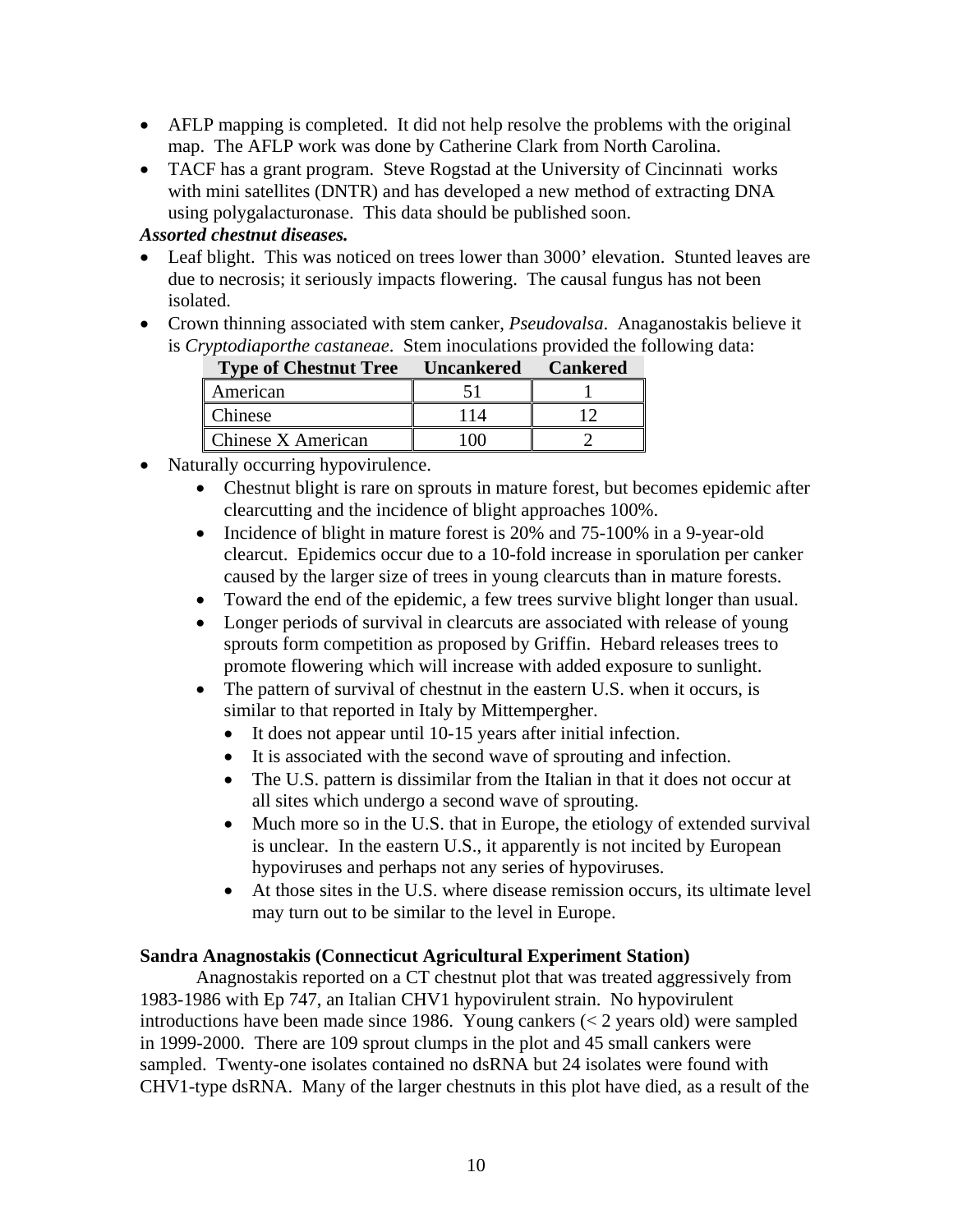drought of 1999-2000. Her next goal is to show that the hypovirulent isolates recoverd in during sampling in 1999-2000 are genetically similar to Ep 747.

## **Don Nuss (University of Maryland Biotechnology Institute)**

Nuss updated the group on field trials and laboratory work.

### *Field testing transgenic hypoviruses.*

The question was posed, "Is the additional mode of transmission, via ascospores, an additive effect for chestnut tree survival?" To answer this question, a field trial, using transgenic Ep 713, was set up in the Husatonic Forest in Connecticut in 1993. APHIS was very helpful in setting up this initial release experiment. They have shown that:

- Virus did not persist.
- The release was very small.
- Little risk associated with the release.
- The forest was a closed canopy.

This led to intensive deployment in Meshomasic State Forest in CT in 1997 to conduct risk assessment. The clearcut of the forest was conducted in 1994. Three indigenous field strains were transformed. Hygromycin-resistant markers were added to follow virus movement. Risk assessment and biocontrol efficacy were evaluated. Trees were small at the onset of the experiment. Plots were 28 m x 28 m with a buffer zone between the control plot and treatment plot. A mixture of spores  $(10^{10-12} \text{ spores/ml})$  of three transgenic strains were sprayed onto the trees several times during the summer. A data summary follows:

|                    | 1998        | 1999        | 2000                               | 2001        |
|--------------------|-------------|-------------|------------------------------------|-------------|
| # Treatments       | 4           | 6           | 4                                  |             |
| Cankers sampled    | 20          | 0 external  | 0 external                         | 60 external |
|                    | external    | 92 internal | 180 internal                       | 266         |
|                    | 5 internal  | 114         | 367 isolates                       | internal    |
|                    | 32 isolates | isolates    |                                    | 581         |
|                    |             |             |                                    | isolates    |
| From insects       | N/A         | 185 insects | 3300 insects                       | N/A         |
|                    |             | 0 isolates  | 156 isolates, $1$ Hyg <sup>R</sup> |             |
| Strains with input |             | 5           | 12                                 | 13          |
| virus              |             |             |                                    |             |
| Transgenic         | N/A         | 9/13        | 3/25                               | N/A         |
| Ascospores         |             |             |                                    |             |
| <b>VC</b> Results  | 25          | 4 discrete  |                                    |             |
|                    |             | groups      |                                    |             |
|                    |             | 9 clusters  |                                    |             |

One area in which they need help with with vegetative compatibility testing. They have found some isolates that look compatible with more than one isolate.

With few  $Hyg^R$  isolates, there does not seem to be much of an impact on the disease. Some of the trees have single events and some have multiple events. *Conclusions of field studies at Meshomasic State Forest:*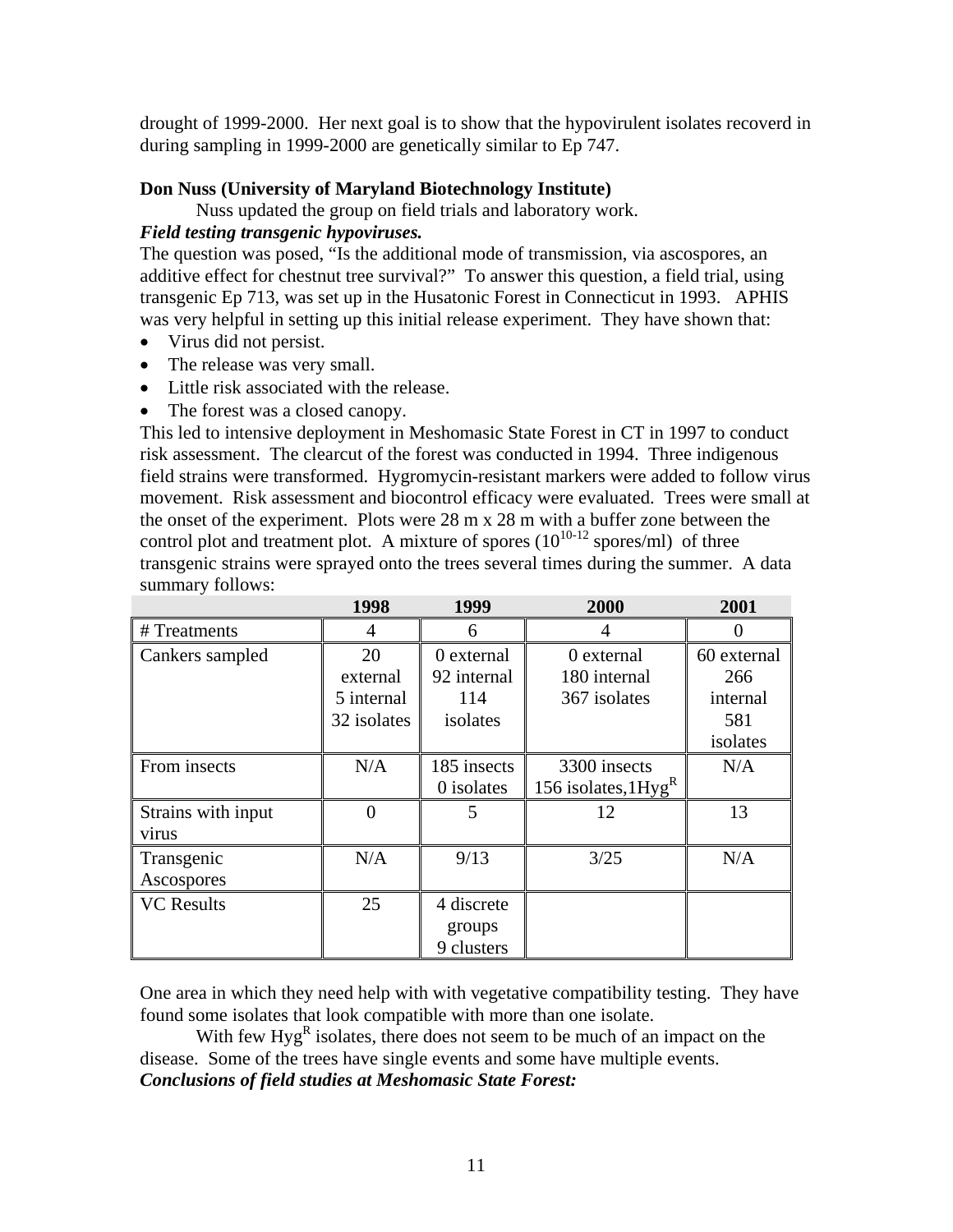- After 3 years of spraying transgenic conidia, there is good evidence for transmission of cDNA-derived hypovirus RNA, independent of input transgenic strains and for transmission of viral cDNA.
- No evidence of spread of transgenic strains or derived viral RNA to control plot or buffer zone.
- Insects do not appear to be major vectors.
- Some transgenic *C. parasitica* isolates with atypical morphology were recovered.

## *Future plans for field studies:*

- Complete molecular characterization of transgenic strains with atypical morphology.
- Follow tree condition over time at the Meshomasic State Forest site.
- Test performance of more ecologically fit transgenic hypovirus *C. parasitica* strains, transformed with CHV1-Euro 7 cDNA.

He showed slides of virulence of field isolates of *C. parasitica.* Ep 713 produced very small cankers and Euro 7 produced a moderate size canker. This was in contrast to Ep 155 and Euro 7 (virulent form) that produced large cankers on excised stems. Euro 7 typically produces a larger canker than Ep 713, but it shuts down and does not expand further.

Chimeras were made using Ep 713 and Euro 7 to look at sporulation and canker size. Nobuhiro Suzuki found the first 24 codons are required for virus replication. A map of CHV1-Ep713 is shown below:



Symptom determining domains for CHV1-Euor7 are:

- p 29 (aa 25-73)—suppression of pigment and conidiation
- p40—required for RNA accumulation
- p48—canker morphology
- nts 3575-5310 controls colony morphology

## *GTP subunits (CPG-1 and CPG-2)*

Heterotrimeric G-proteins are a large and growing family of proteins that play an essential role in response to environmental stimuli in all eukaryotic cells. Two genes from *C. parasitica*, *cpg-1* and *cpg-2* have been cloned. These genes are members of the large and diverse Gα subunit family. Deletion of either *cpg-1* or *cpg-2* resulted in reduction in growth and altered colony morphology, but the changes for the Δ*cpg-1* strain were much more severe with this mutant proving avirulent on chestnut while Δ*cpg-2* was only slightly less invasive than the wild type. Additional characteristics of the Δ*cpg-1*  strain included reduced pigmentation, loss of conidiation, female infertility and a reduction in laccase production. Members of the Giα family are generally believed to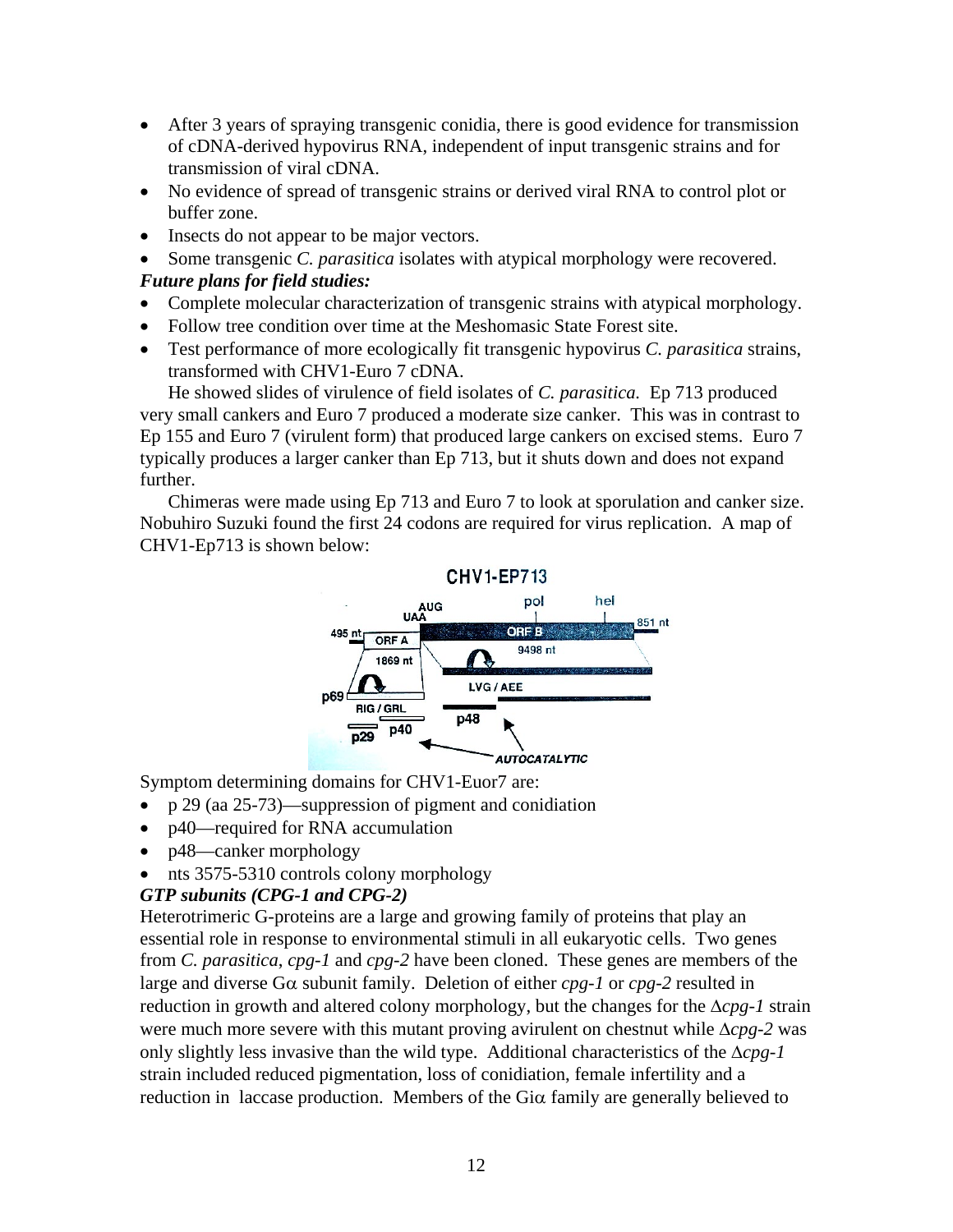function as negative regulators of adenylate cyclase. Nuss indicated that pathways interact in very intricate ways; studies continue with *cpg-1* and *cpg-2*.

*Characterization of South African C. cubensis isolates infected with C. parasitica hypovirus.* Nuss is working with Mike Wingfield in Pretoria, South Africa to infect *C. cubensis*, a serious canker disease of *Eucalyptus* spp. with *C. parasitica* hypovirus. Wingfield successfully used electroporation to transfect a synthetic RNA transcript corresponding to the full-length coding strand of CHV1-Ep713 hypovirus. This transfection resulted in pronounced morphological changes that included a striking increase in yellow-orange pigment production, a reduction in mycelial growth rate and reduced sporulation. Colleagues in Japan are working with a similar pXH9 system, using *Phomopsis* and *Valsa*, pathogens of fruit trees.

## **Andrew Jarosz (Michigan State University)**

 Jarosz reported on the evaluation of the *C. parasitica* epidemic and hypovirus introductions at West Salem, WI. A brief history of the stand is as follows:

- Largest stand of healthy American chestnut in the U.S.  $(> 4000$  trees with dbh  $> 1$  in).
- First infection noticed in 1986.
- COLI hypovirus was introduced between 1992-94.
- Euro 7 hypovirus was introduced between 1995-97.
- Trees were GPS mapped in 1999.
- Goals for this study include:
	- Monitor the spread and v-c diversity of the blight.
	- Evaluate the degree of recovery due to hypovirus spread.
	- Evaluate community dynamics.

*Problem:* The epidemic has progressed to the point where it is impossible to sample cankers from all infected trees.

**Solution:** A series of plots in different areas of the population were established in 2001. These areas include:

- Old area where initial infections were found.
- Front area where blight has spread in the past 5-8 years.
- Uninfected area where trees are still uninfected or became infected in the past 2 years.

There are four plots in each of the three areas for a total of 12 plots. For each tree in a plot, all cankers are sampled, the dbh is measured and the number of stems (epicormic shoots) are recorded and the tree is subjectively rated for evidence of recovery.

| Area      | Avg dbh | Avg         | <b>Disease</b> | <b>Proportion of diseased trees with</b> |
|-----------|---------|-------------|----------------|------------------------------------------|
|           | (in)    | #stems/tree | incidence      | healing cankers                          |
| Old       | 9.4     |             | 96%            | 78%                                      |
| Front     | 5.2     |             | 32%            | 42%                                      |
| Uninfecte | 5.7     |             | 24%            | 13%                                      |
|           |         |             |                |                                          |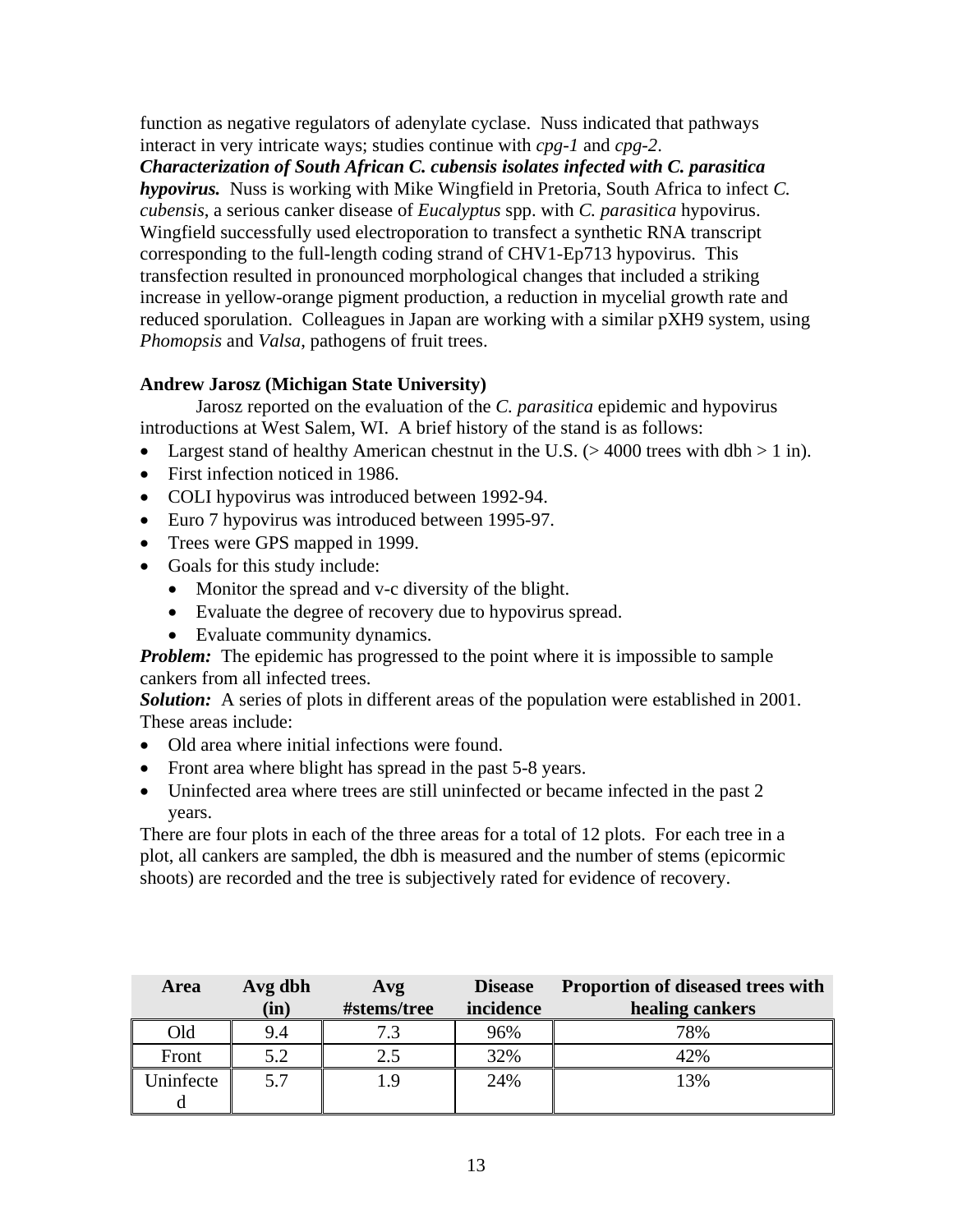| $\gamma$ %<br>54%<br>41<br>- -<br>. .<br><br><u> 7 U</u><br>$\cdot$ $\cdot$<br>J.v<br>v.<br>$\mathbf{v}$<br>. |  |  |  |  |  |  |
|---------------------------------------------------------------------------------------------------------------|--|--|--|--|--|--|
|---------------------------------------------------------------------------------------------------------------|--|--|--|--|--|--|

How the data will be used:

- Monitor spread of the pathogen into plots, within plots, within trees and within cankers.
- Monitor spread of hypovirus.
- Evaluate recovery based on the tree growth patterns over time.

#### **Bill MacDonald, West Virginia University**

 In 2002, the national meeting of the American Phytopathological Society will sponsor a symposium on West Salem. This meeting will be held in Milwaukee, WI with a field trip to the West Salem site.

*West Salem study.* MacDonald continued the report on West Salem, WI. The American Chestnut Foundation convinced the owners of the stand (Ron and Sue Bockenhauer and Carl and Dolores Ryme) to continue the study. TACF is reimbursing the owners for not cutting dead timber.

Assessment of disease progress and the spread of two hypoviruses continues at the West Salem site. In 2001, a sub-sampling scheme was established because of the increasing number of infections. The plot design described above by Jarosz includes three groups of plots: those where cankers were treated and hypoviruses are established, those plots at the advancing disease front and plots where disease is not yet present. The average number of stems in each of 12 plots is 32.

As of mid-October, approximately 80% of the bark samples removed from cankers during May 2001 have been cultured and assessed for hypovirus content and vegetative compatibility. New findings for 2001 include:

- Approximately 650 of the 1100 cankers that exist in the 12 plots were sampled.
- CHV1 (Euro  $\bar{7}$ ) continues to be the most commonly identified hypovirus but CHV3(COLI11-1) still persists at the site.
- Hypovirus was associated with over 80% of the cankers that received hypovirus treatment from 1992-1997.
- Non-treated cankers on trees with treated cankers readily acquire hypovirus.
- Non-treated cankers on non-treated trees acquire hypovirus but at a greatly reduced
- Subjective canker ratings show improvement in canker morphology in successive vears but this is most notable for trees where hypoviruses were applied.
- Additional vegetative compatibility types were discovered in 2001 but at very low frequency.

#### **Mark Double, West Virginia University**

*Long-term dissemination studies in cleared and on-cleared cut-over areas.* In 1988, a series of plots was established in Pocahontas County, WV to evaluate the effect of periodic removal of competing vegetation on chestnut population. Further, hypoviruses were introduced into these sites to determine if hypovirus introduction would help diminish the effects of *C*. *parasitica* and thus improve chestnut survival. The plots that were established that were either repeatedly cleared or not cleared. Hypovirus introductions were made to both types of plots using isolates infected by CHV1-type hypoviruses. Plots were visited twice annually to assess tree survival, to sample infections and introduce hypoviruses. After 1997, new stems were added to cleared plots. As of Spring 2001, almost 1,800 cankers have been sampled and the following generalizations can be made: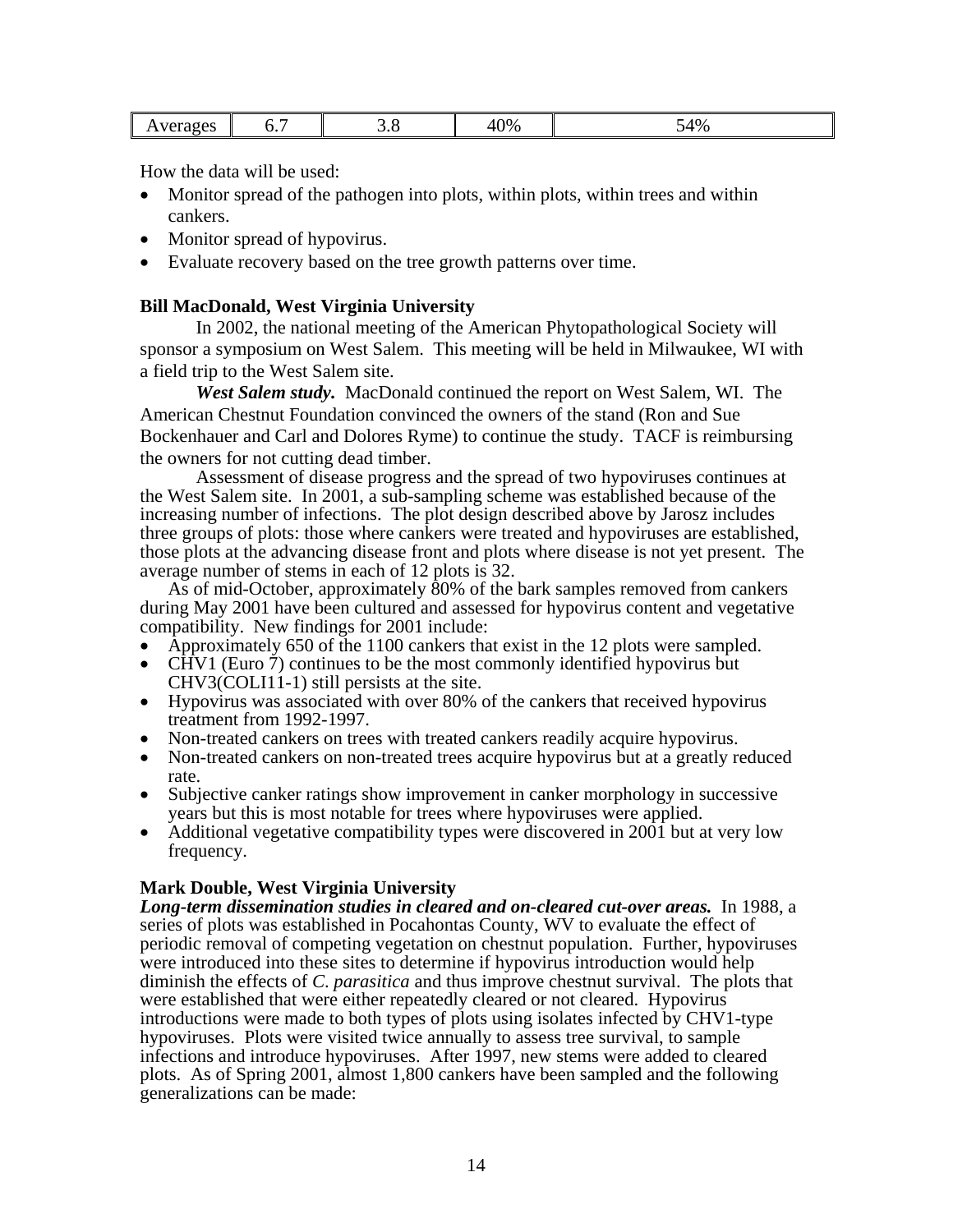- The rate of tree mortality of the original sprouts has been similar among all treatments until 1996 when mortality in the cleared plots slowed.
- The number of cankers form which hypovirulent bark samples have been removed was always greated from trees that received hv treatment. Further, the recovery of hypovirulent isolates increased as sets of cankers were sampled after one or two
- years. Cankers on non-inoculated trees have acquired hypovirus but at much lower rates. In plots where a clearing regime was not maintained, little or no sprouting occurred
- and all stems are now dead.<br>Hypovirus recovery was best on trees in non-cleared plots that received hv inoculum.

*The influence of time of growing season and infection age on hypovirus transmission to Cryphonectria parasitica.* This study examined the influence of canker age and time of hypovirus introduction on the development of hypoviruses in *C. parasitica* cankers. An orange-pigmented strain of *C. parasitica* was used to initiate 160 cankers on forty American chestnuts; four cankers were established on each tree. Cankers were initiated in either May or July of 1999 and outlined with a permanent marker at eight-week intervals (excluding dormant season) after their initiation. Cankers were treated with vegetatively compatible isolates containing one of two hypoviruses (CHV1 [Euro-7] or CHV3 [COLI 11-1]). Sets of cankers were challenged in July, September and November, 1999 and April and July 2000. Each hypovirus was introduced into the advancing canker margin (top and bottom) of eight replicate cankers/date. The outermost ring of each canker was sampled at periodic intervals after challenge.

One year after challenge, all growth increments were sampled. The extent of hypovirus colonization was determined by removing bark plugs and evaluating whether the resultant colonies represented virulent, hypovirulent or non-*Cryphonectria* plugs. As of this date, the following results can be reported:

- Cankers continued to expand following introduction of hypovirulent inoculum, but the CHV3(COLI11-1) hypovirus reduced canker growth more than CHV1(Euro7), regardless of the date of challenge.
- Cankers initiated in May-99 and treated in April-00 showed the greatest reduction in growth.
- When the outermost growth ring of cankers was sampled, the greatest recovery of hypovirulent isolates occurred in April for either hypovirus.
- When the entire canker was sampled one year after hypovirus introduction, the greatest recovery of hypovirulent isolates occurred in April for either hypovirus.

#### **Pam Kazmierczak (University of California at Davis)**

The UC-Davis lab is looking at biochemical and cellular level problems. They know the virus is inhibiting protein secretion, sexual reproduction and pigment production. They have found three genes that are down-regulated by the virus. Many of these downregulated products are enclosed in vesicles. The genes that are Kex-2 processed are:

- Cryparin (cell wall hydrophobin)—when it is deleted, virulence is not reduced, but stromotal pustules do not break the bark surface.
- Laccase
- MF1-1 pheromone

 The hypovirulent phenotype can be mimiced by a Kex-2 inhibitor. They are in the process of deleting Kex-2 to see what it does to phenotype. Is there any feedback going on? They have found that the cargo (proteins) builds up and signals the genes to stop transcribing.

 Their group is continuing to characterize vesicles. They have found that vesicles are contained in both virulent and hypovirulent isolates but they proliferate in hypovirulent strains. The clatherin-coated vesicles go to the membrane and the clatherin targets the vesicles to go to the surface (outer membrane) of the cell to be secreted. The virus is affecting the vesicles so they are no longer secreted.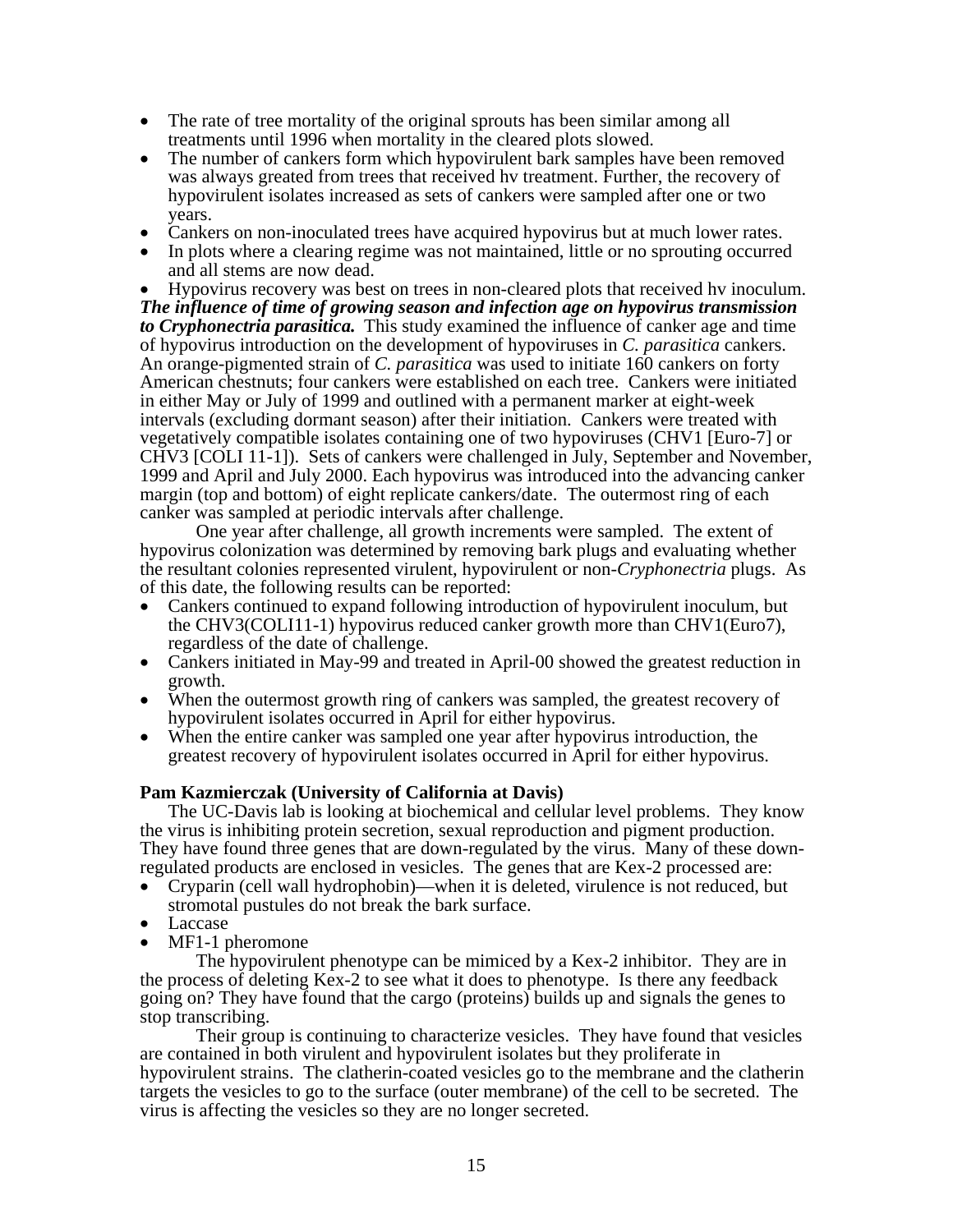Kazmierczak reported on the deletion of MF1-1 pheromone from *C. parasitica*, work done by Massimo Turina, Antonio Prodi and Neal Van Alfen. They have:

- Constructed a deletion plasmid.
- Screened transformants by southern and northern blots.<br>• Shown biological effects.
- 

 The big upshot of deleting MF1-1 is it creates male sterility in the fungus. Turina found that most expression is in lag phase, so he looked at various media:

- 
- Minimal media<br>• Minimal media supplemented with wood, bark and wood and bark<br>• Complete media
- 

Turina concluded that sex is probably a starvation-induced process. While effect of yeast extract on the expression of MF1-1 is not significant on pheromone production, the difference is qualitative. Turina looked at the inoculum age on pheromone expression. He examined leading-edge mycelium, center-of-culture mycelium and isolations taken from the middle of a colony. He found the older the mycelium, the more inducement of pheromone expression.

#### *Conclusions:*

- 
- Deletion of MF1-1 results in male sterility.<br>• Older inoculum produces more pheromone expression and faster expression.<br>• Minimal media induces pheromone expression sooner.<br>• There is no expression of MF1-1 in conidia.
- 
- 

Kazmierczak showed slides of chestnut plantations in California. She also showed slides of groundhog control in chestnut plantations. Pure oxygen was pumped into groundhog holes and then ignited.

## **Objective 1. To improve chestnut trees for timber and nut production, and determine the cultural requirements of chestnut seedlings in nursery and natural settings.**

#### **Michael Gold, University of Missouri Center for Agroforestry**

 Gold stated that the establishment of a chestnut industry in the State of Missouri is to enhance the viability of small farms. He presented work in conjunction with: Ken Hunt (University of Missouri Center for Agroforestry), Michele Warmund (University of Missouri, Horticulture), William Reid (Kansas State University) and Sandra Anagnostakis (CAES). Much of the work this group has conducted has been funded by USDA-ARS for the Agroforestry Small Family Farm and Floodplain Program. *Objectives:* 

- To evaluate and characterize available chestnut cultivars for marketable traits.
- To establish replicated chestnut cultivar reseach/demonstration orchard trials in commercial areas in Missouri and Kansas.

Establishment of a viable chestnut industry depends on:

- The use of clonally propagated chestnut trees.
- Well characterized fruit quality.

Some of the chestnut trials are planted on the Hark Farm, a 640-tract of land. The farm was begun in 1953 and Agroforestry began on the site in 1993. Chestnuts were planted on a 27 x 27' spacing with five replicates. For the past few years, data has been collected on all cultivars in the repository. Cultivars that look quite good are, 'Willamette' and 'Qing.' So far, size is a major character of chestnuts. Also, first-tomarket chestnuts get the premium price, so part of the study examines ripening dates.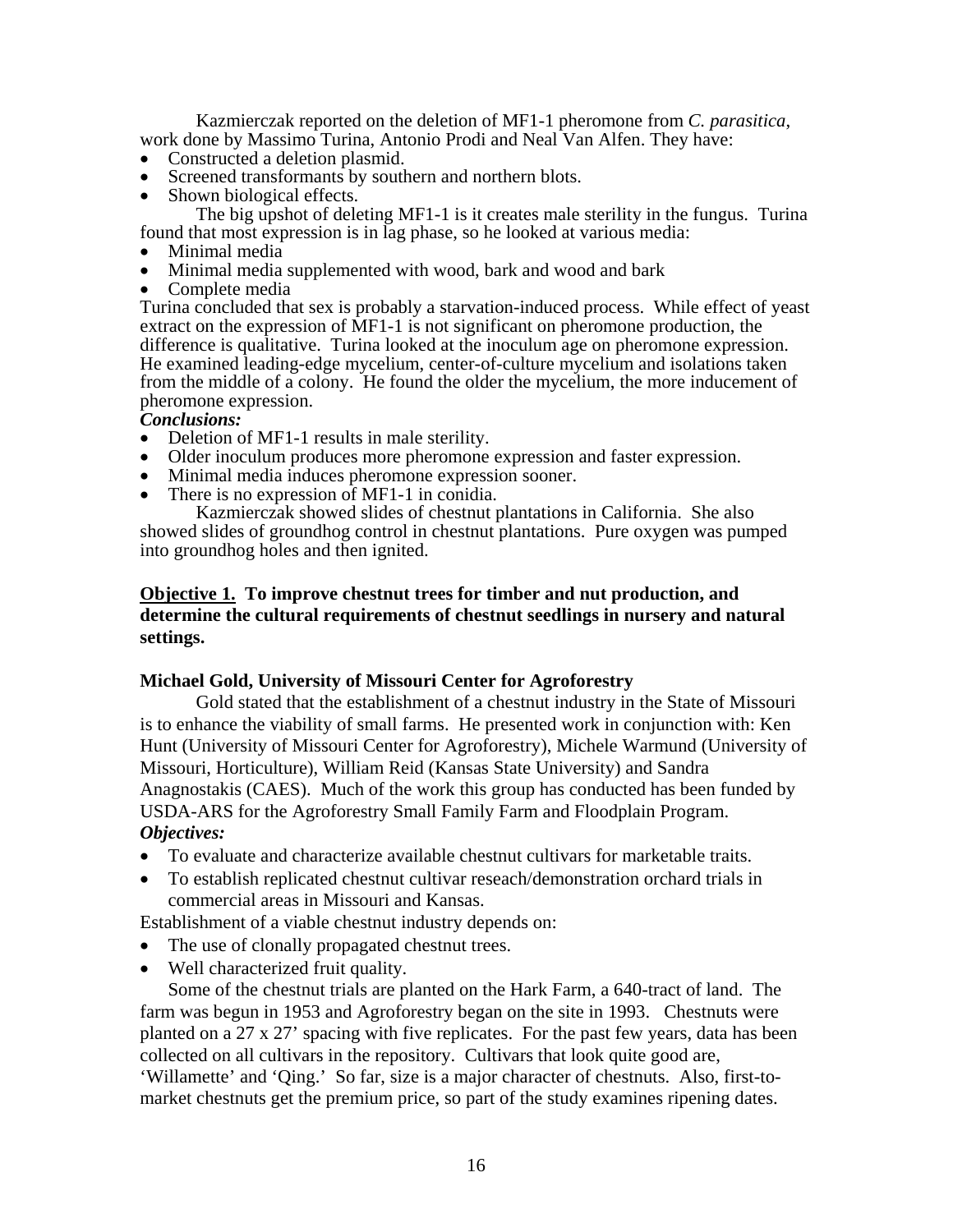Cultivars are also examined for tolerance to chestnut blight. A new orchard was just established in October, 2001 at New Franklin, MO. The spacing is 27' x 13.5' with three cultivars, 'Peach,' 'Qing' and 'Willamette.' There are eight replicates with six trees/replicate. The plan to examine: pruning treatments, irrigation regimes and fertilizer regimes.

#### **James Maddox, Tennessee Valley Authority, Environmental Research Center**

 He reported that Sandra Anaganostakis came to Alabama to assist with the establishment an Alabama chapter of TACF. While there, they toured the Bankhead National Forest where they looked at *Castanea henryii* that was planted in the 1950's The trees are of good size and diversity.

 In 1994-95, Maddox began looking at mycorrhizae inoculum in relation to survivability of American chestnut in field situations. There is a good deal of conservation control land that incorporated chestnut as a wildlife planting. He commented that after 6-8 years, they are ready to make some changes in their approach. To prepare chestnuts, they set up three sets of artificial, ventilated beds, 25' long. The rows are 18" deep X 2' wide and drip irrigation is supplied by the Tennessee River. The soils in this area are high in phosphorous as the TVA has used this area of the nursery for the past 30 years. Mycorrhizal inoculants were supplied by Joseph Morton (West Virginia University) and David Sylvia (Univesity of Floria). Maddox began experiments to determine if mycorrhizae could alter the root architecture of American chestnut and aid in survivability. He examined root length of chestnut after planting in Minimum/Maximum tillage systems. Plantings were in Decatur Silt Loam soil; maximum tillage was rototilled to 8" while minimum tillage was 4.6". The nursery beds were fertilized with 15-15-10 @ 150 lbs/acres. In 1997, the seedlings were hand-dug, measured and outplanted into Little Bear Creek Watershed, a TVA property that is being reforested. There was virtually no difference in root length, based on tillage depth. Tree height was also negligible. There was, however, a difference in root width, as the Maximum tillage produce wider roots. Further data are:

|                | <b>Root Dimension</b> |                     |           |  |  |  |
|----------------|-----------------------|---------------------|-----------|--|--|--|
| <b>Tillage</b> | Length                | <b>Width Height</b> |           |  |  |  |
| Minimun        | 21.8                  | 32                  | 48.8      |  |  |  |
| Maximum        | 22.3                  | 16                  | 49.8      |  |  |  |
| Significance   | NS                    | $\ast$              | <b>NS</b> |  |  |  |

Effect of Soil Tillage on Root Dimension and Seedling Height

Conclusions:

- Tillage has no significant difference on tree survival after four years.
- Tillage has no significant difference on tree height.
- Maximum tillage provided seedlings with wider roots but not no significant difference on root length.

#### *Field Cover Crop Study*

- 1998 fall cover crop-vernal alfalfa, crimson clover and overseeded again in fall 1999.
- four plots, two replicates, 16 trees.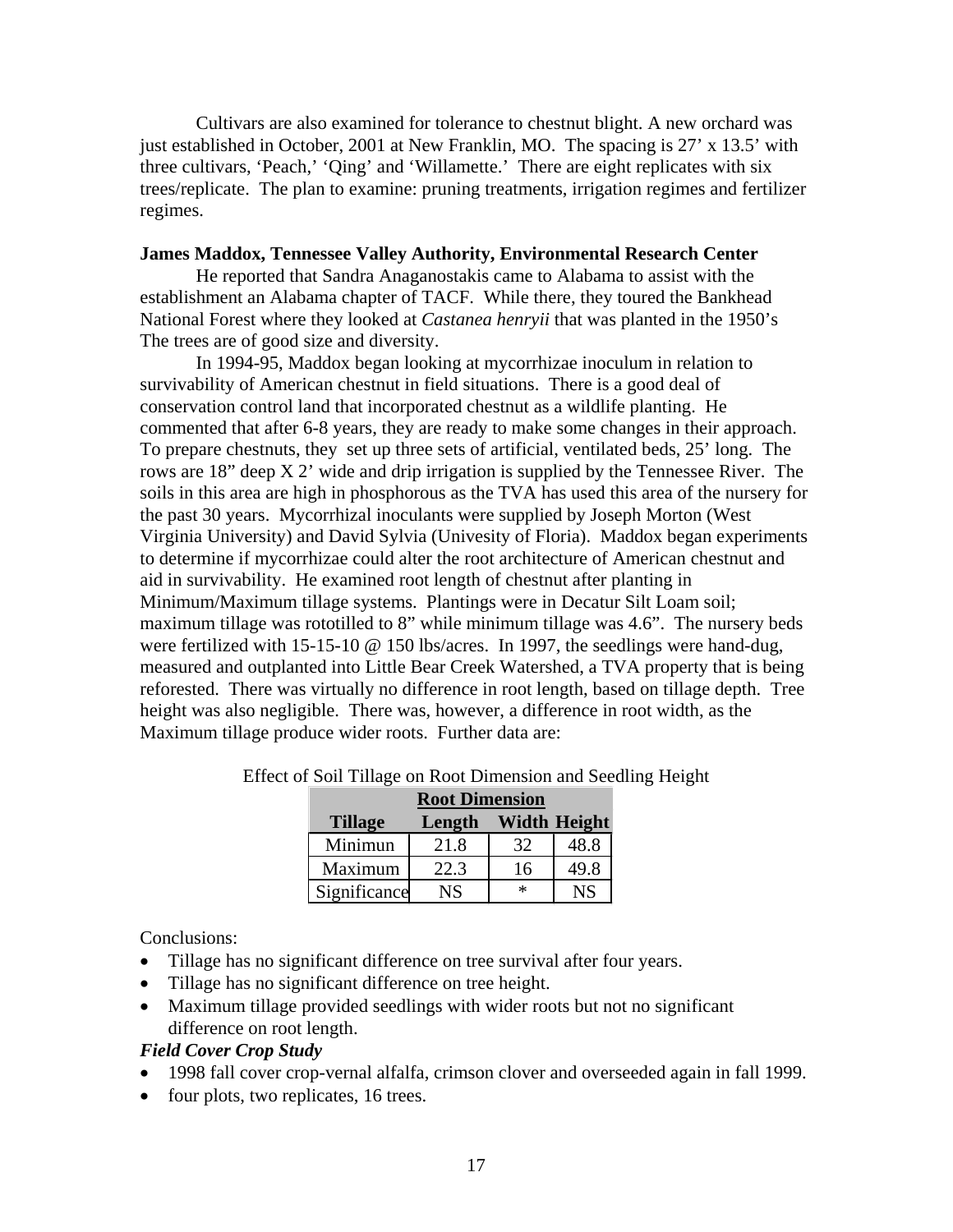- $10'$  X 10' spacing.
- one-half of the hole locations were perimeter seeded to yellow sweet clover.
- 1999 planted 32 'Lundy' chestnut seedlings.
- 8 1-year seedlings reared in the nursery with following amendments to yellow sweet clover:
	- none
	- TVA/VAM (*Glomus etunicatum*)
	- *Azospirillum*
	- *Azospirillum* + TVA/VAM

| Effect of Cover Crop on Tree Survival |             |             |             |  |  |  |
|---------------------------------------|-------------|-------------|-------------|--|--|--|
| <b>Cover Crop</b>                     | <b>1999</b> | <b>2000</b> | <b>2001</b> |  |  |  |
| Alfalfa                               | 12          |             |             |  |  |  |
| Cr. Clover                            | 15          | 12          | 11          |  |  |  |
| Significance                          | NS          | $\ast$      | $\ast$      |  |  |  |

Effect of Tree Growth (Height in Inches)

| <b>Cover Crop</b> | 1999 |    | -200 - |
|-------------------|------|----|--------|
| Alfalfa           | 43   | 56 |        |
| Cr. Clover        | 47   |    |        |
| Significance      |      | ∗  | ж      |

Effect of Yellow Sweet Clover 2-Foot-Perimeter Planting on Tree Survival (Number)

| <b>Sweet Clover</b> | 1999 | <b>2000</b> | 2001 |
|---------------------|------|-------------|------|
| Yes                 |      |             |      |
| Nο                  | 16   |             | 10   |
| Significance        | ∗    |             |      |

Similar data was found for tree growth. The conclusion is that a cover crop helps while a companion crop is detrimental.

Effect of Nursery Microbial Inoculant and Perimeter Sweet Clover on Tree Survival

|                  |    | 1999 | 2000 |            | 2001           |     |
|------------------|----|------|------|------------|----------------|-----|
| <b>Inoculant</b> | No | Yes  | No   | <b>Yes</b> | N <sub>0</sub> | Yes |
| None             |    |      |      |            |                |     |
| <b>TVA/VAM</b>   |    |      |      |            |                |     |
| Azospirillum     |    |      |      |            |                |     |
| Azo+TVA/VAM      |    |      | 2    |            |                |     |

*Summary:*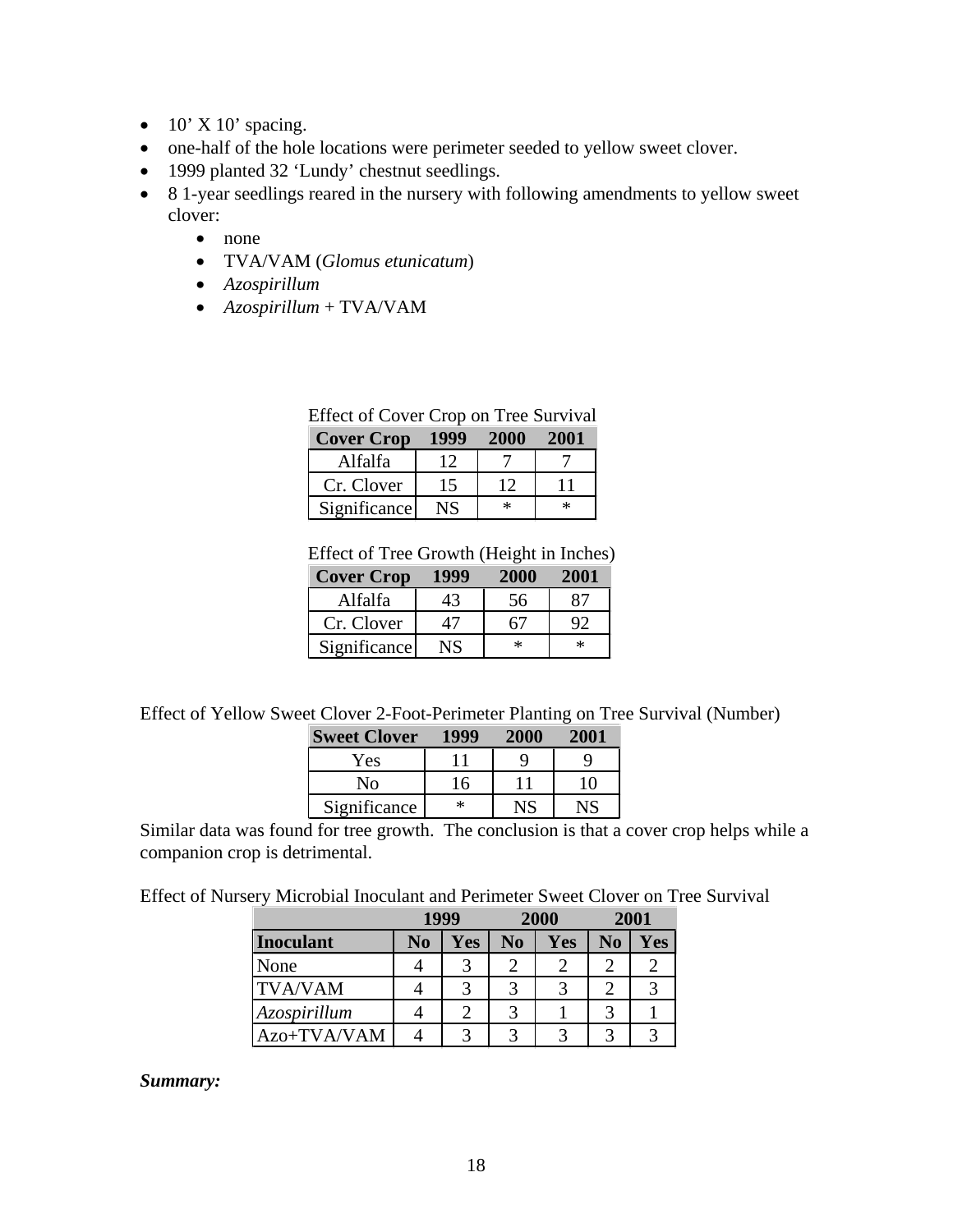- Survival and growth is better with Crimson clover than alfalfa when used as a cover crop.
- Yellow seet clover grown as a companion crop decreased survival and growth.
- Nursery source generally did not affect survival on growth after three years.
- *Azospirillum* may have interacted with sweet clover to reduce survival and growth in the presence of sweet clover as a companion crop and increase tree growth without a companion crop.

*Ink Disease.* Maddox worked on chestnut that was planted in a field that had corn; this area has been in continuous corn for 2 centuries. Some of the trees have died, possibly due to ink disease (*Phytophthora infestans*). Chestnut on this site is interplanted with pine.

## *Miscellaneous:*

- Maddox discussed fire ants. He does not see them on trees without disease.
- He showed slide of chestnut damaged by 17-year cicada; the trees had tremendous callusing where the insects created wounds via ovipositioning.

## **Chuch Rhoades, University of Kentucky**

 Rhoades is looking at the effect of canopy manipulation and aspect on seedling establishment in Kentucky forests. His work is in conjunction with Jeff Lewis and David Loftis, USFS.

Objectives of his study:

- Silvicultural requirements for artificial regeneration in forest settings.
- Soil and site requirements
- Develop site selection and silvicultural guidelines for future plantings
- Ecosystem processes

Work is being conducted in the Cumberland Plateau (eastern Kentucky) at the following sites:

- University of Kentucky Robinson Forest (north of Hazard)
- Tygart State Forest (northeast of Morehead)
- Berea College Forest (southeast of Berea)

His original plan was to set out five plantation sites, however, two were lost to administrative reasons; this is a barrier to working with the U.S. Forest Service. The basic study is to examine how to get chestnut started in clearcuts where there is competition. Two types of plots were chosen: shelterwood (20 foot-square residual basal area) and mid-story removal (intermediate and suppressed crowns). Two aspects were compared: xeric, south-facing slopes that are dry and mesic, north-facing slopes that are moist. The objective was to look at sites where competition is different.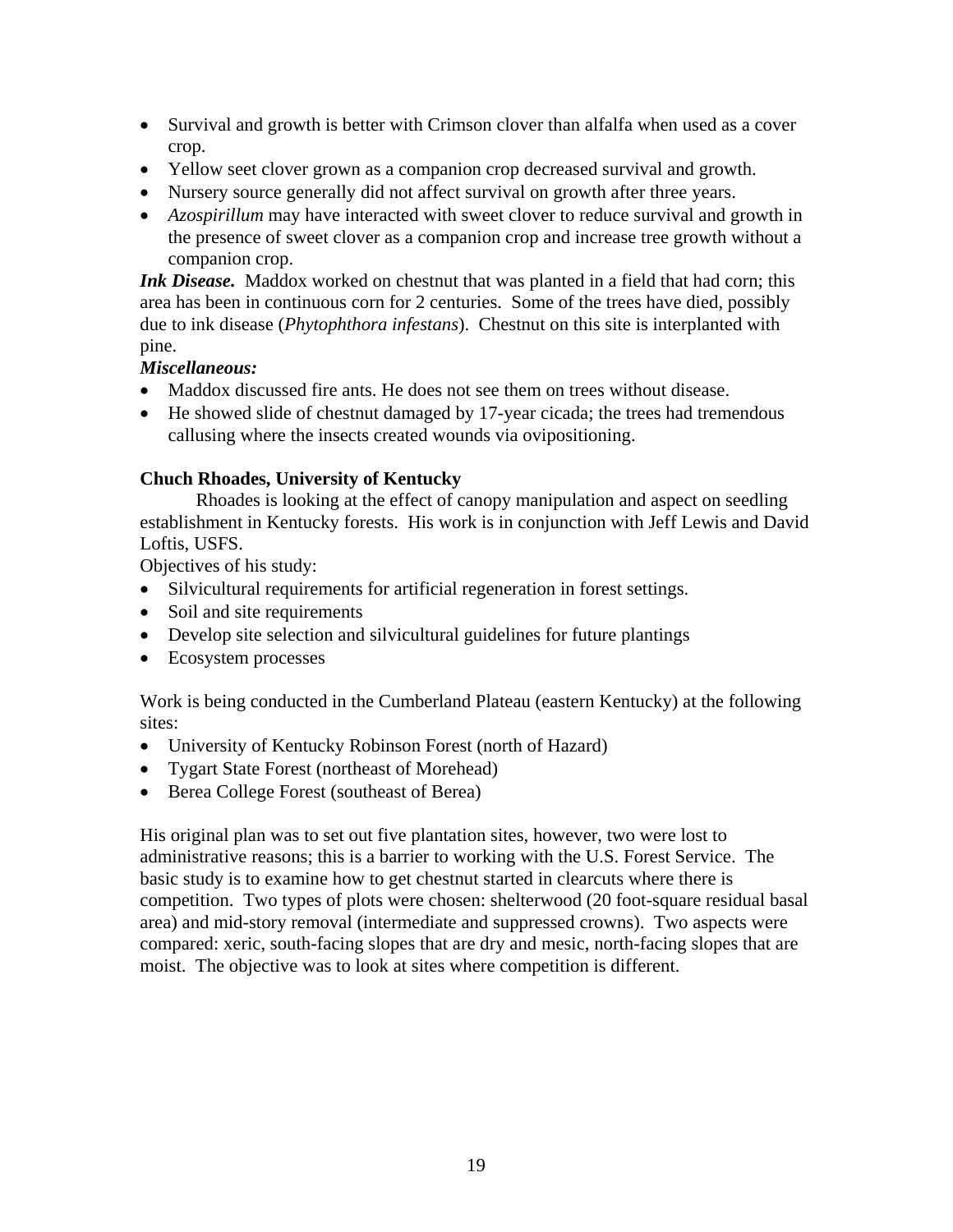|                         | <b>Tygart Forest Berea Forest</b> |                |
|-------------------------|-----------------------------------|----------------|
| <b>Mesic Site</b>       | %Basal Area                       | %Basal Area    |
| Sugar Maple             | 33                                | 53             |
| White Oak               | 24                                |                |
| <b>Chestnut Oak</b>     | 15                                |                |
| <b>Shagbark Hickory</b> | 5                                 |                |
| <b>Yellow Poplar</b>    | 5                                 | 10             |
| Ash                     |                                   | 7              |
| <b>Xeric Site</b>       |                                   |                |
| <b>Chesnut Oak</b>      | 36                                | 35             |
| White Oak               | 26                                | 47             |
| <b>Black Oak</b>        | 10                                | $\overline{2}$ |
| <b>Sugar Maple</b>      | 7                                 |                |
| American Beech          | 5                                 |                |
| <b>Scarlet Oak</b>      | 5                                 | 9              |
| <b>Shagbark Hickory</b> | 5                                 |                |
| Sourwood                | 5                                 |                |

Canopy Manipulation Effect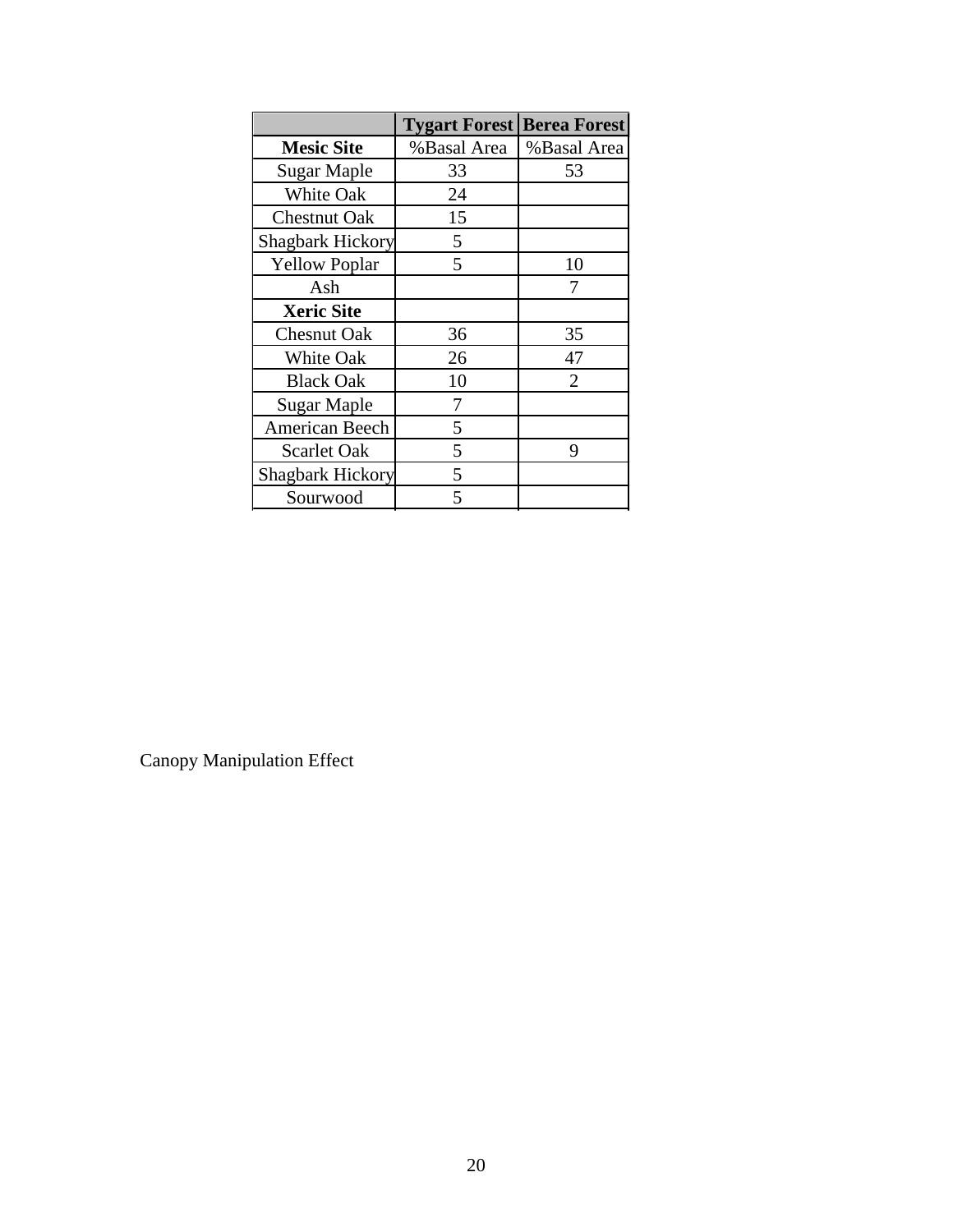

*Insect herbivory*. This was heavy in midstory (both mesic and xeric sites) compared to shelterwood. Rhoades is interested in looking at leaf compounds to see if there is a connection to insect palatability.

## *Other aspect attributes:*

- Aspect differs with soil nitrogen availability.
- More  $NH_4$ -nitrogen in mesic sites than xeric sites. Same for  $NO_3$ -nitrogen.
- Nitrates levels are higher in mesic sites, based on litter composition and species differences.
- In addition to looking at nitrogen pools, they are also looking at changes in nitrate levels, nitrification and mineralization.
	- High nitrification in mesic sites
	- Zero nitrification in xeric sites
- There are soil temperature differences.
	- Shelterwood is much higher than midstory for both mesic and xeric sites (24.5°C) for sheterwood compared to 21º C for mistory).
- Similarly, it is moister in mesic sites--less canopy interception and more rain hits the ground.
- Higher pH in mesic versus xeric sites and higher potassium in mesic sites.

Site differences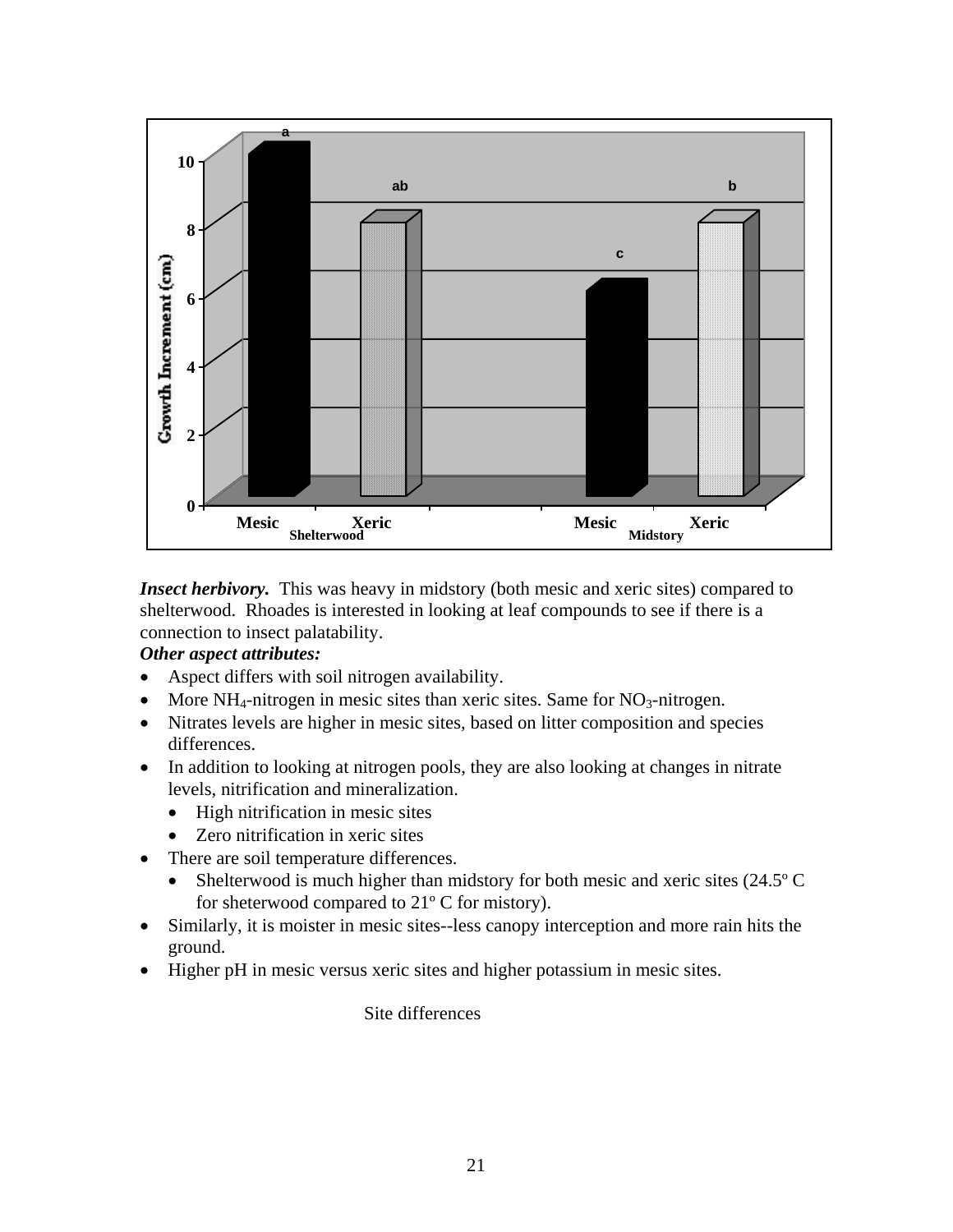| <b>Site</b>           | Survival |
|-----------------------|----------|
| <b>Berea Forest</b>   | 93%      |
| <b>Tygarts Forest</b> | 90%      |
| Robinson 1            | 77%      |
| Robinson 2            | 66%      |

*Greenhouse and field studies.* In terms of site differences, Rhoades combined a greenhouse study with a field study. Seedlings were grown in soils form all three sites under three regimes: control, 100 kg/hectare nitrogen and ECM (ectomycorrhizae, *Scleroderma* and *Pisolithus*). Results were: (1) nitrogen treatment had the highest seedlings in all soils; (2) ECM treatment had higher seedlings at Robinson and Tygarts but not at Berea (compared to the control); and, (3) they found very low infection of ECM on roots.

*Next steps:* 

- Competition effects
- Foliar nutrients, chemistry and herbivory
- Growth and disease incidence

## **John Carlson (Penn State University)**

 Carlson is working on an American chestnut silviculture study in conjunction with Tim Phelps and Kim Steiner. Their objective is to examine the suitability of a range of native forest sites and various silvicultural methods for reforestation of American chestnut for the eventual planting of blight resistant seedlings in a forest setting.

- Project has been undeway since 1997 with a plantation of 150 seed at Stone Valley Experimental Forest to test the effect of different planting techniques on early height growth.
- The study was replicated in 1998 and expanded in 1999.
- The 1997 and 1998 studies were planted in 5-foot tree shelters, both vented and unvented and seed planted without tree shelter protection.
	- Data indicate there is an advantage to tree shelters in the early years of growth.
	- There was no difference in the type of shelter.
- Seven new sites were added in 2001. These sites varied in soil type, elevation, aspect and ground vegetation. All sites were established in fenced areas.
- Results from 1999 and 2000 were disappointing as drought had a significant impact on the study.

Germination rates and minimum, maximum, and mean heights (cm) measured in September 2001 at seven sites established in 2001.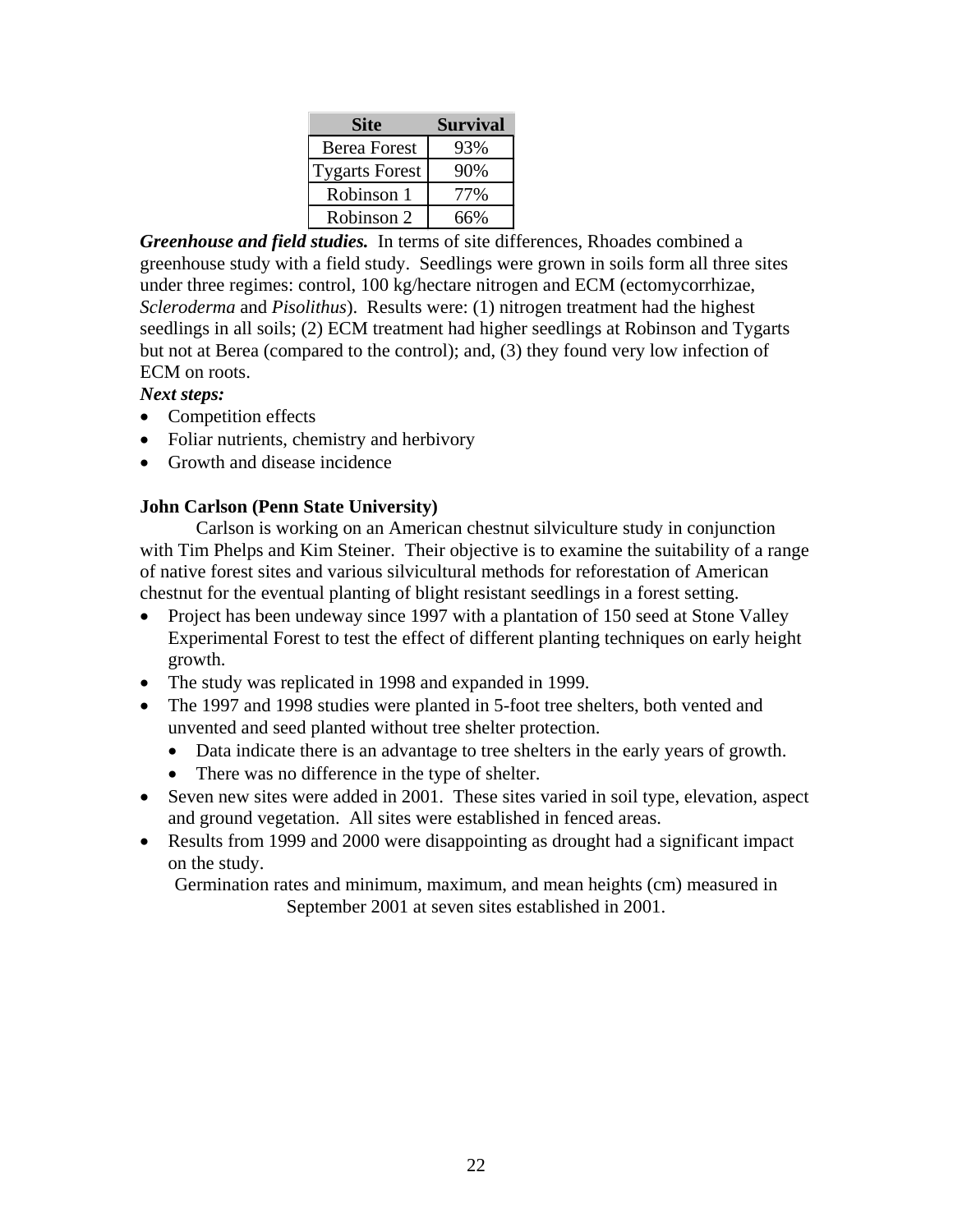|                |   | <b>Aspect Germination Rate</b> |               | Height         |      |             |                   |             |
|----------------|---|--------------------------------|---------------|----------------|------|-------------|-------------------|-------------|
| <b>Site</b>    |   | $\mathbf n$                    | $\frac{0}{0}$ | Min.           | Max. | <b>Mean</b> | <b>Vegetation</b> | <b>Deer</b> |
| Deep Hollow    | S | 26                             | 68 a,b        | 3              | 20   | 9.4d        |                   |             |
| Galbraith Gap  | S | 30                             | 60 b,c        | 3              | 18   | 8.8 d       |                   | $^+$        |
| Owl Gap        | N | 40                             | 80 a,b        | 3              | 31   | 14.9 a,b    | $^{+}$            |             |
| Pine Swamp Rd. | E | 32                             | 64 a,b,c      | $\overline{2}$ | 25   | $12.8$ c,b  |                   | $^{+}$      |
| Spruce Mt.     | S | 41                             | 82 a          | $\overline{4}$ | 30   | 17.0a       |                   |             |
| Dead End Rd.   | E | 24                             | 48 c          | 3              | 9    | 4.4 e       |                   | $^{+}$      |
| Eby Ridge      | E | 37                             | 74 a,b        | 3              | 24   | $11.2$ c,d  |                   |             |

*Genomic in situ hybridization for selection against Chinese chestnut genetic*  **background in the TACF breeding program.** The objective of this study is to develop a cytological procedure for screening trees or seedlings in back-cross generations for the amount of American versus Chinese genetic background (chromosomes) that they carry. Immediate objectives include:

- Develop a procedure for obtaining high mitotic index in root-tip squashes from germinating chestnuts.
- Optimize FISH (fluorescent *in situ* hybridization) protocol for American chestnut.
- Develop GISH (genomic *in situ* hybridization) protocol using Chinese chestnut genomic DNA as a probe against hybrids and back-cross individuals.
- Determine the limit of detection of GISH for visualizing Chinese chromosome fragments in chromosomes of advanced back-cross populations.

 After a GISH protocol is developed for chestnuts, they will begin to test the effectiveness to directly select for the smallest amounts of the Chinese genome in progeny of the  $BC_3$  generation.

## **Adam Dale, University of Guelph**

 Dale gave an overview of the chestnut situation in southwest Ontario. His is stationed at Simco, Ontario, approximately 70 miles south of Guelph. He stated that the area around Simco had 170,000 acres in tobacco in the 1970s. This acreage has dropped to 70,000 acres in 2000, so there is a lot of good farmland available for planting nut trees. There are currently about 2,000 acres of nut crops in the Canadian Provinces. *Restoring chestnut.* Dale is working with Greg Boyland to develop a restoration program for chestnut. They are investigating:

- Breeding program
- **Hypovirulence**
- A survey of chestnut in southern Ontario

 They have found much more hybridization than antidicatped, so there is less pure American chestnut than expected. Dale is a small-fruit's breeder and his goal is to:

- Breed blight resistant American chestnut within 20 years.
- Get a high 'Canadian' content within two generations.

He is using  $B_3$  and  $B_4$  pollen crossed to Ontario trees. Since he does not want to end up with germplasm from just one tree, he has pollinated 40 trees. Canadian chestnut will be used as females. He will then go to  $F_2$ s. His goal is 75% Canadian content. In 15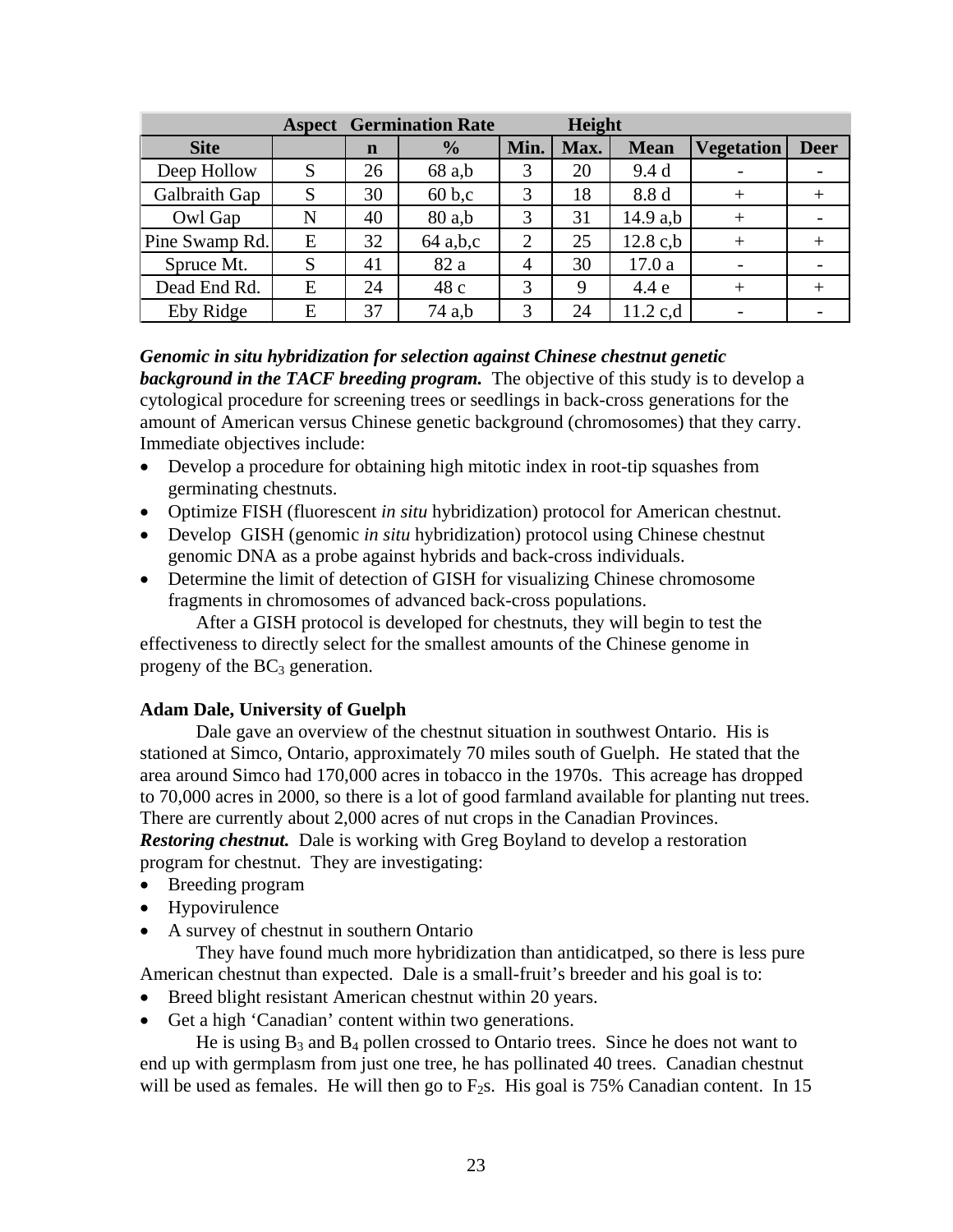years, he should have good resistance in a Canadian background. This means he will need a large population of trees.

 To date, Dale pursuaded the Trillium Foundation for money for three years for a technician. They were able to cross 12 trees and obtain 400 nuts; pollen was obtained from Sandra Anagnostakis.

#### **Phillip Gordon, New York Botanical Garden**

 Gordon's thesis is that the American chestnut will recover from chestnut blight and evolve into the present Eastern forest ecosystem in a manner very similar to the position it held before chestnut blight decimated it as a forest tree. The means by which this process occurs will not involve present research methodologies. Simply stated: American chestnut will recover on its own. Gordon reached this position from an ongoing review of the history and the science used during the past century in combating the effects of the blight. "I had a little nut tree, nothing would it bear but a silver apple and a golden pear." This jingle came to Gordon while he sat under a Japanese chestnut while its chestnuts were dropping. He correlates chestnut to the silver apple and chestnut wood to the golden pear. Gordon was brought to chestnut by Professor Charles Burnham back in the 1970s. Gordon found Burnham to be a wonderful and inspiring teacher and he regarded Burnham with awe and admiration. Gordon, however, turned a deaf ear (in the 1980s) when Burnham tried to get him interested in the blight of the American chestnut. Gordon finally began to understand that Burnham was using his background in corn genetics as a biological methaphor for the devastation of the American chestnut in the earliest years of the  $20<sup>th</sup>$  Century. There is a great deal of similarity between the growth and development of maize and that of American chestnut and Gordon found it very useful to correlate plant growth of these two species although they are very different biologically. Corn is an annual monocot which can be inbred or outcrossed. Chestnut is a forest tree, a long-lived dicot and an obligate outcrosser. It is not a comparison of how the two species grow that might be revealing. It is how the two species respond to disease processes that may be enlightening, how they may point to other ways to restore the chestnut as a forest tree in its original range. Gordon is referring to methodologies to restore chestnut that are not presently being considered seriously as useful research. Perhaps by looking at the interaction between the disease and the chestnut from the differing points of view, we might see other perspectives for restoring the tree. As a result of these considerations, Gordon is persuaded that much of our present research will not result in the restoration of chestnut as a forest tree and that there are better ways to achieve this through research. Gordon's thesis is that the American chestnut will recover if:

- We leave the American chestnut alone (Graves, Stewart).
- We institute programs involving the widespread planting of American chestnut (USDA-riparian river buffer trees and shrubs).

We are considering blighted American chestnut from the point of view of the:

#### **TREE DISEASE**

| <b>Forest Tree Sciences</b> | Phytopathology and Mycology     |
|-----------------------------|---------------------------------|
| In the forest or stand      | Sick trees in forest or orchard |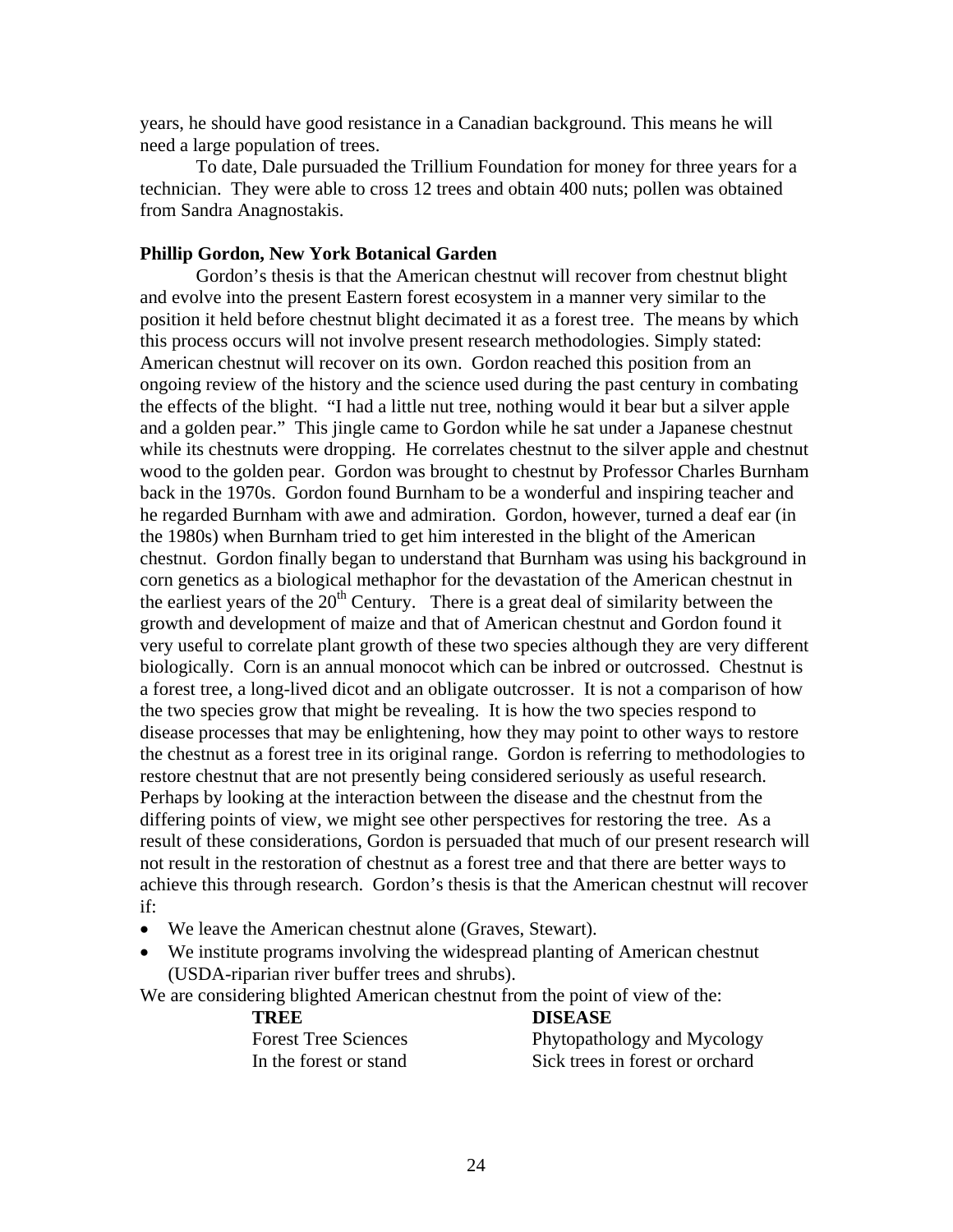#### **RESISTANCE VIRULENCE**

Immunity of the trees Treatment of the disease

Immune system , as Gordon sees it, is something within the organism which perceives the disease for the first time and reacts to it positively (develops resistance or immunity).

He suggested the members of NE-140 review the following articles:

Graves, A.H. 1926. The cause of the persistent development of basal shoots from blighted chestnut trees. Phytopathology 16:615-621. (Includes a good discussion and a photo of an uprooted chestnut shrub with multiple new roots).

Stewart, F.A.S. 1915. Report of the Pennsylvania Chestnut Tree Blight Commission for 1911-1913. (Includes lively opinion of why American chestnut should be left to its own survival devices).

Anagnostakis, S.L. 2001. American chestnut sprout survival with biological control of the chestnut blight fungus population. Forest Ecology and Management 152:225-233. (Contains many leading references form early in the  $20<sup>th</sup>$  Century to more recent papers).

Gordon hopes to publish an article in *Economic Botany* in the near future.

*Note:* Colin McKeen asked to address the group following Gordon's remarks. McKeen stated that he knew what Burnham did in corn breeding. About a year ago, McKeen wrote an article for the Canadian Chestnut Council on wheat breeding and he sees similarities between wheat and chestnut. In WW I, when there was a need for food in Europe, a group of scientists gathered in Minnesota to wrestle with the wheat/rust problem. The wheat breeders decided to put maximum energy into solving the rust problem. Rust research labs were set up around the country to look at resistance. Many good scientists put their heads together to find out about sex in rust. Renowned scientists Stakeman and Wetzel spearheaded the movement. If their discoveries hadn't occurred, our knowledge of rusts today would be sorely lacking. It was their focus on the disease that led the way and McKeen does not want the NE-140 group to forget about the pathogen. "Let's not forget about the host, but continue work on the pathogen."

#### **Sandra Anagnostakis, Connecticut Agricultural Experiment Station**

*Hybrid chestnuts.* Hybrids were planted in two forest clearcuts in central Connecticut (Prospect) and in a nursery (Windsor). Two additional plots were established in 2001; both sites have a mature canopy.  $BC_2, BC_3$ , American and Japanese chestnuts were dug up and the roots measured. The seedlings were then planted in the aforementioned sites. She reported good growth, even at the Prospect Ridge site that has a pH of 3.6. A sixth plot will be established in 2002 in a partially harvested forest area.

*Manganese.* She has been looking at manganese as a correlation with blight resistance. To date, she has found no correlation.

*Calcium /Nitrogen ratios.* A Portuguese woman reported that chestnut bark with higher Ca/N ratios seem to be more resistant to chestnut blight disease. The Ca reported in Portugal is a magnitude higher than that found in CT.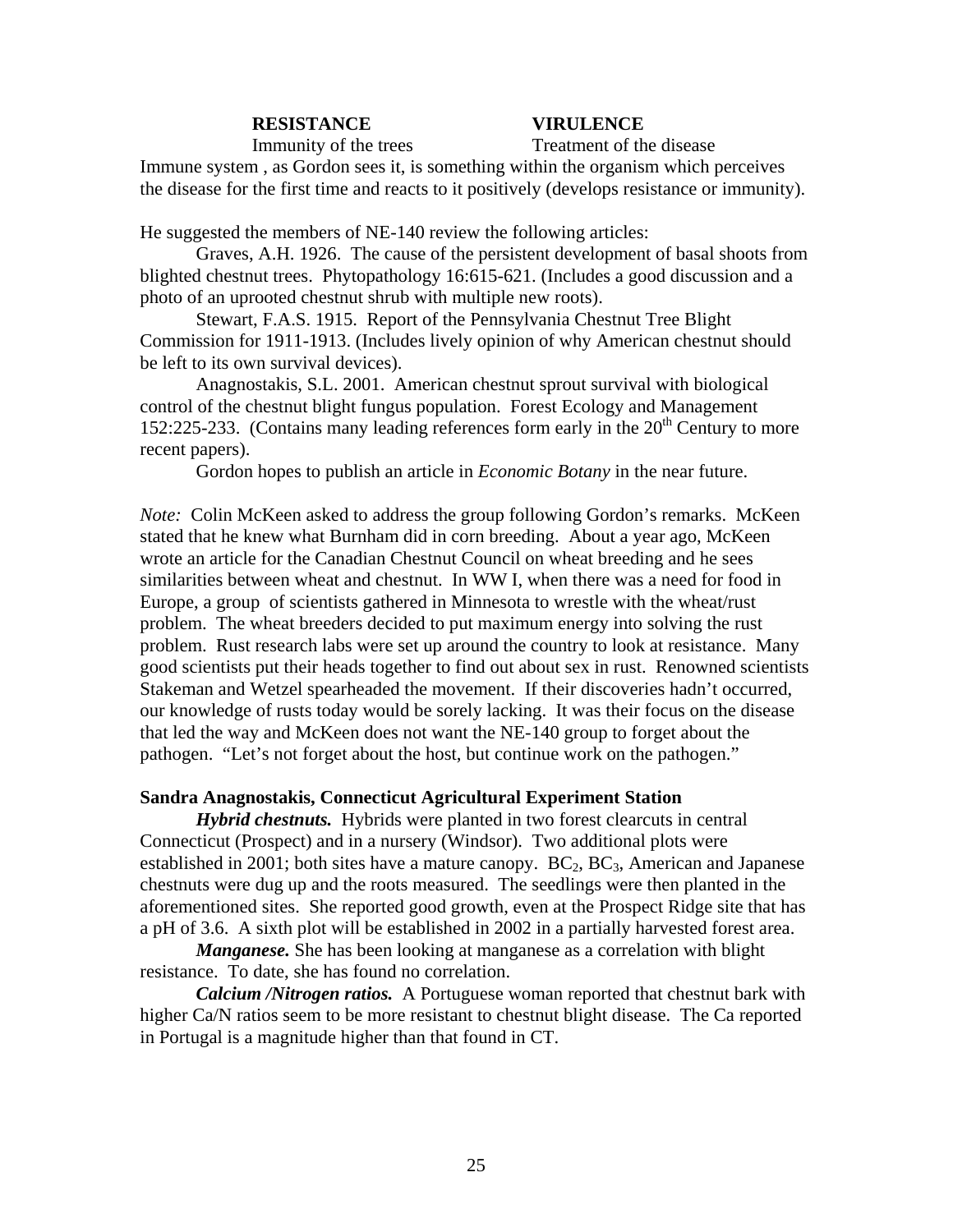#### **Business Meeting**

 John Anderson, NE-140 Administrative Advisor, stated that NE-140 is entering its  $3<sup>rd</sup>$  year of the current proposal. The project began in 1982 and it is time to begin thinking if a renewal will be written. Anderson suggested that the chair set up a committee to look into the renewal re-write. He commended the group for their basic research to bring back chestnut to North America. He mentioned that the milestones that were listed for 2001 in the previous proposal are as follows:

- Additional forest site test begun.
- Characterization of putative genetically transformed American chestnut embryogenic cultures completed.
- Field evaluation of confirmed transgenic chestnut trees containing single-transgenic contructs.

The two goals for 2002 are:

- Sampling of 60 chestnut trees from each of 25 sites within 135-mile grid completed, to assess the level of diversity in wild American chestnut populations and to determine the geographic component of such diversity.
- Evaluation of transgenic hypovirulent strains of *C. parasitica* for biological control of chestnut blight.

Anderson noted that it will be necessary to complete the SAES 422 form; it is due 60 days from October 21, 2001. He encouraged NE-140 to write good impact statements and keep the milestones listed. Anderson noted that the SAES (State Agricultural Experiment Stations) contributors are: CT, MA, MD, NJ, NY-I and WV. Partners are: GA, MI and TX. Participating Federal Agencies are: USDA Southern Institute of Forest Genetics and agencies listed as 'others' include: UT, SUNT-ESF and TACF.

 Anagnostakis noted that next year's annual TACF meeting is scheduled for October 17-20, 2002 and she suggested that NE-140's meeting not coincide with TACF. Next year's NE-140 meeting will be hosted by Pam Kazmierczak at UC-Davis. The consensus on a date was October 24-27, 2002.

 Anagnostakis suggested that Bill Powell assist her with writing the goals. It must be stated how each goal has been accomplished. A committee to assist with rewriting the new proposal is comprised of: Michael Gold, Bradley Hillman, Bill MacDonald, Fred Hebard and Don Nuss. Anagnostakis suggested that the project will need a "new twist" if it is to pass.

 Anderson said the current project terminates September 30, 2003. The new project has to be approved by the NE Directors. Anderson noted that the major opponent to the chestnut work is not longer on the board. It was suggested by Anderson to have major objectives that are important to stakeholders and also have cutting-edge research. The NE Directors meet in February or March, 2003, but the new project proposal must be sent out for review prior to the February/March meeting. It was suggested that the new proposal be completed by October, 2002 for review. The project should not exceed 15 pages of text; this does not include the bibliography.

 Fulbright asked if orchardists could be included for practicality. Anderson commented that the "practical people" are already present within the group. Hebard questioned if we need to be discussing cultivar varieties.